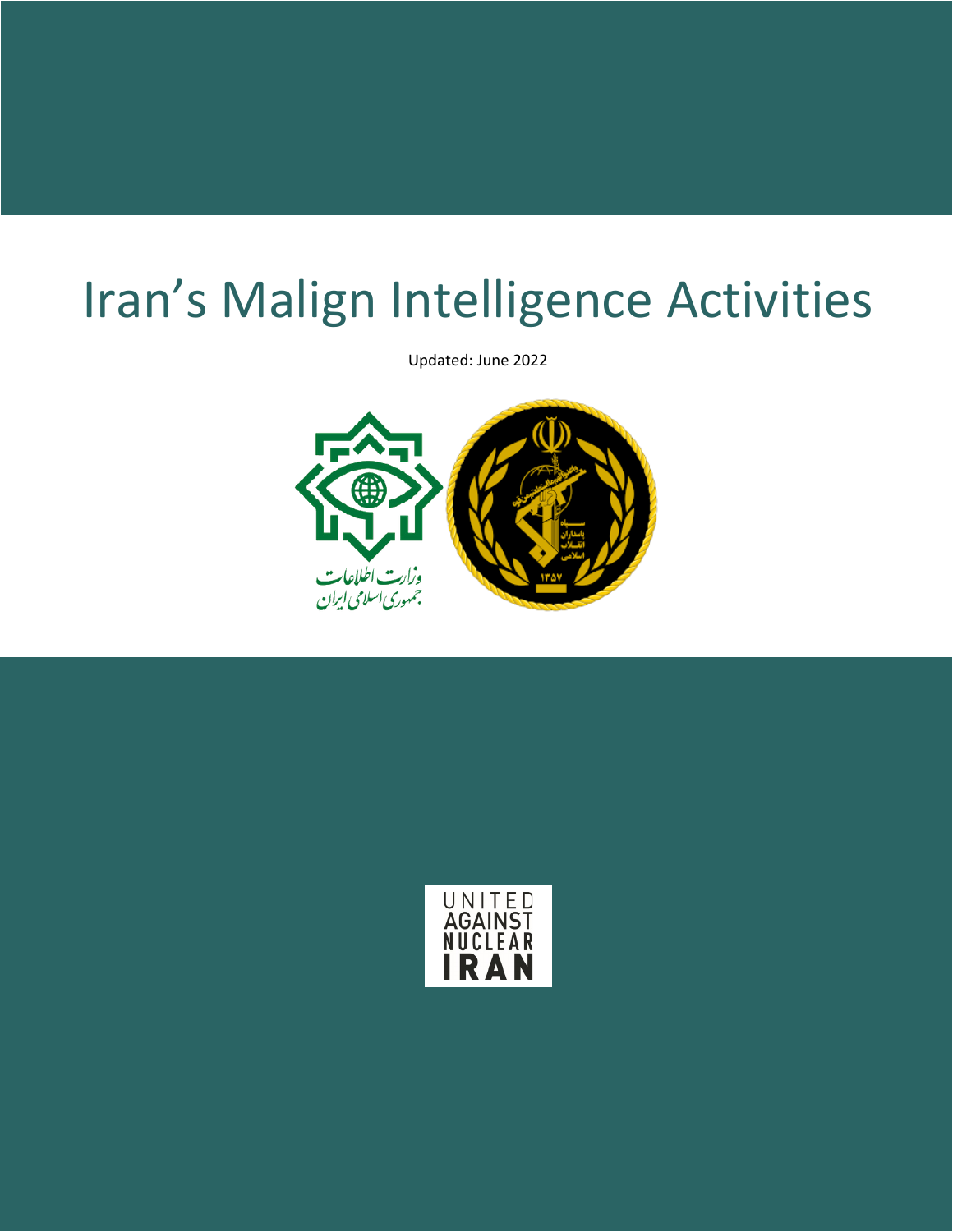

## Contents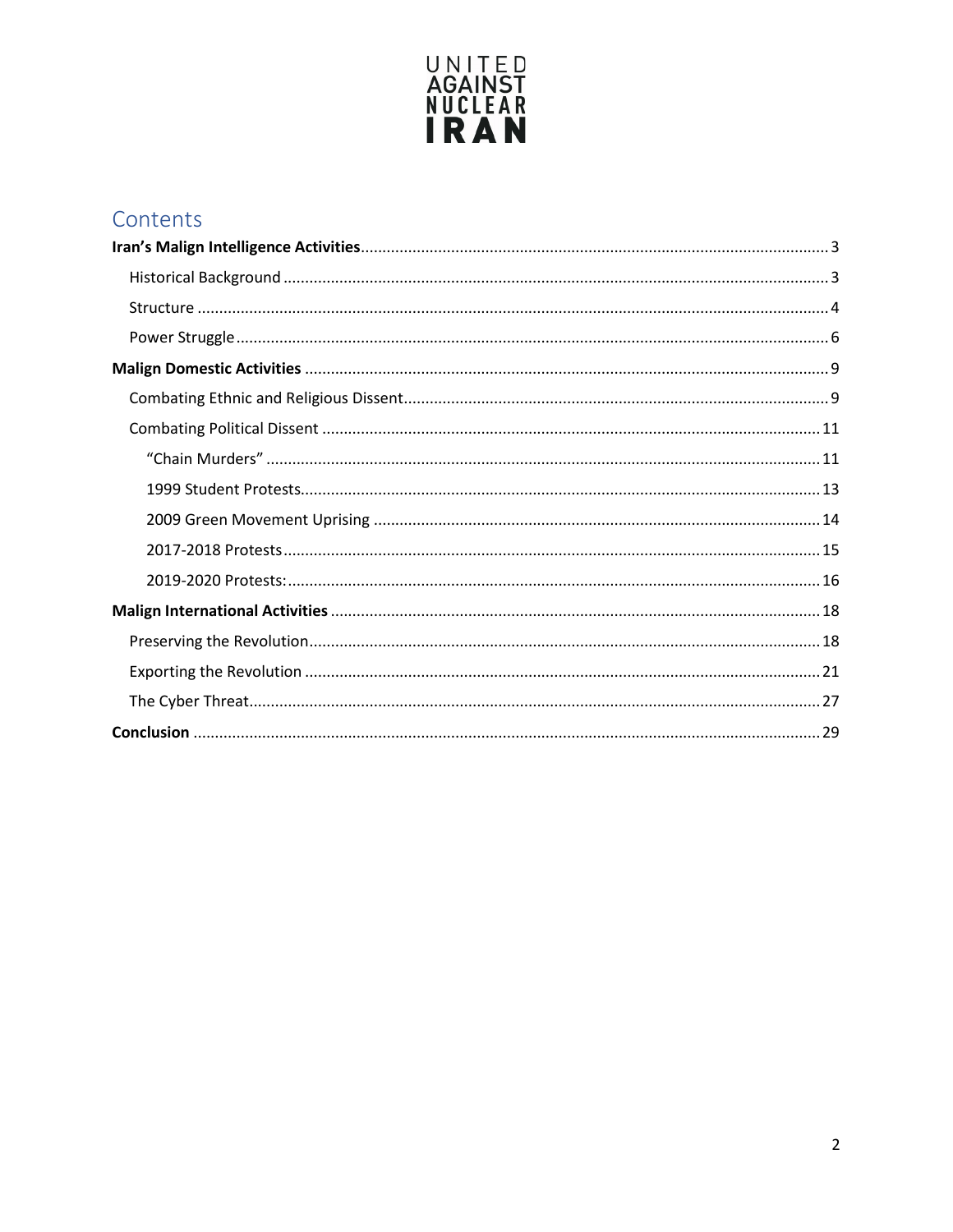

#### <span id="page-2-0"></span>Iran's Malign Intelligence Activities

Iran's intelligence apparatus is a secretive and deliberately opaque web of organizations, all of which are ultimately subservient to Supreme Leader Ali Khamenei. The regime's core objectives are to internally preserve and externally spread the Islamic Revolution and it[s Khomeinist](https://www.unitedagainstnucleariran.com/khomeinism) doctrine.

Khomeinism is a radical Shi'a Islamist ideology that fuses religion and politics, utilizing the principle of *velayat e-faqih* (guardianship of the Islamic jurist) to anoint a learned Islamic jurist as supreme leader who holds final authority over all affairs of state. Under Iran's revolutionary system, *velayat e-faqih* is invoked to demand loyalty to and justify the authoritarian role of the supreme leader based on divine right.

Iran's primary methods of regime preservation and revolutionary expansion center on coercion, censorship, and torture at home, and terrorism, criminal enterprises, assassinations, and subversion abroad. Iran's intelligence services are vital elements of these efforts, playing a malign leading role in the Islamic Republican regime's support for terrorism and crackdowns against opposition.

<span id="page-2-1"></span>Historical Background*:* The groundwork for today's Iranian intelligence system was laid in prerevolutionary Iran under the rule of the Shah of Iran, Mohamed Reza Pahlavi. In 1957, the U.S. provided the Shah with *financial and technical assistance* to create the National Security and Intelligence Organization (SAVAK). SAVAK's primary functions were to monitor internal opposition and protect Iran's government and armed forces against communist infiltration. SAVAK's power within the Shah's Iran grew to the extent that the organization was seemingly above the law, with the authority to arrest any individual suspected of anti-regime activism. Dissidents were sometimes tortured and detained indefinitely, most notably at SAVAK's notorious Evin prison complex in Tehran, which is used similarly by the present regime. SAVAK became a feared instrument of repression with a reputation inside Iran for brutality, and eventually transformed Iran into a police state through its ["vast informant networks,](https://worldview.stratfor.com/article/special-series-iranian-intelligence-and-regime-preservation)  [surveillance operations, and censorship.](https://worldview.stratfor.com/article/special-series-iranian-intelligence-and-regime-preservation)"

SAVAK's heavy-handedness contributed to the anti-monarchical sentiment which eventually toppled the Shah and ushered in the 1979 Islamic Revolution, led by Ayatollah Ruhollah Khomeini, the founding father of the Islamic Republic and its first supreme leader. Khomeini's revolutionary government immediately set about establishing a variety of intelligence services in order to identify and eliminate enemies within and outside Iran's borders. At the local level, intelligence and security were handled by informal, neighborhood-based intelligence committees known as *kumitehs* which functioned as freelance militias that sought to uphold revolutionary ideology and adherence to Islamic mores.

At the national and international level, [the Islamic Revolutionary Guard Corps \(IRGC\)](https://www.unitedagainstnucleariran.com/report/irgc-islamic-revolutionary-guard-corps) was formed several months into the revolution on May 5, 1979 and immediately took over as the regime's primary security force, equipped with a constitutionally ordained mandate to ["guard the Revolution and its](http://www.iranonline.com/iran/iran-info/government/constitution-9-3.html)  [achievements.](http://www.iranonline.com/iran/iran-info/government/constitution-9-3.html)" The IRGC was formed from a core of some 700 Khomeini loyalists who had received military trainin[g at Amal and Fatah training camps in Lebanon's Bekaa valley](https://worldview.stratfor.com/article/special-series-iranian-intelligence-and-regime-preservation) while Khomeini was exiled in Najaf, Iraq. In effect, the IRGC was tasked with enforcing loyalty to *velayat e-faqih* and preserving the Iranian clerical regime, as well as exporting the Islamic Revolution.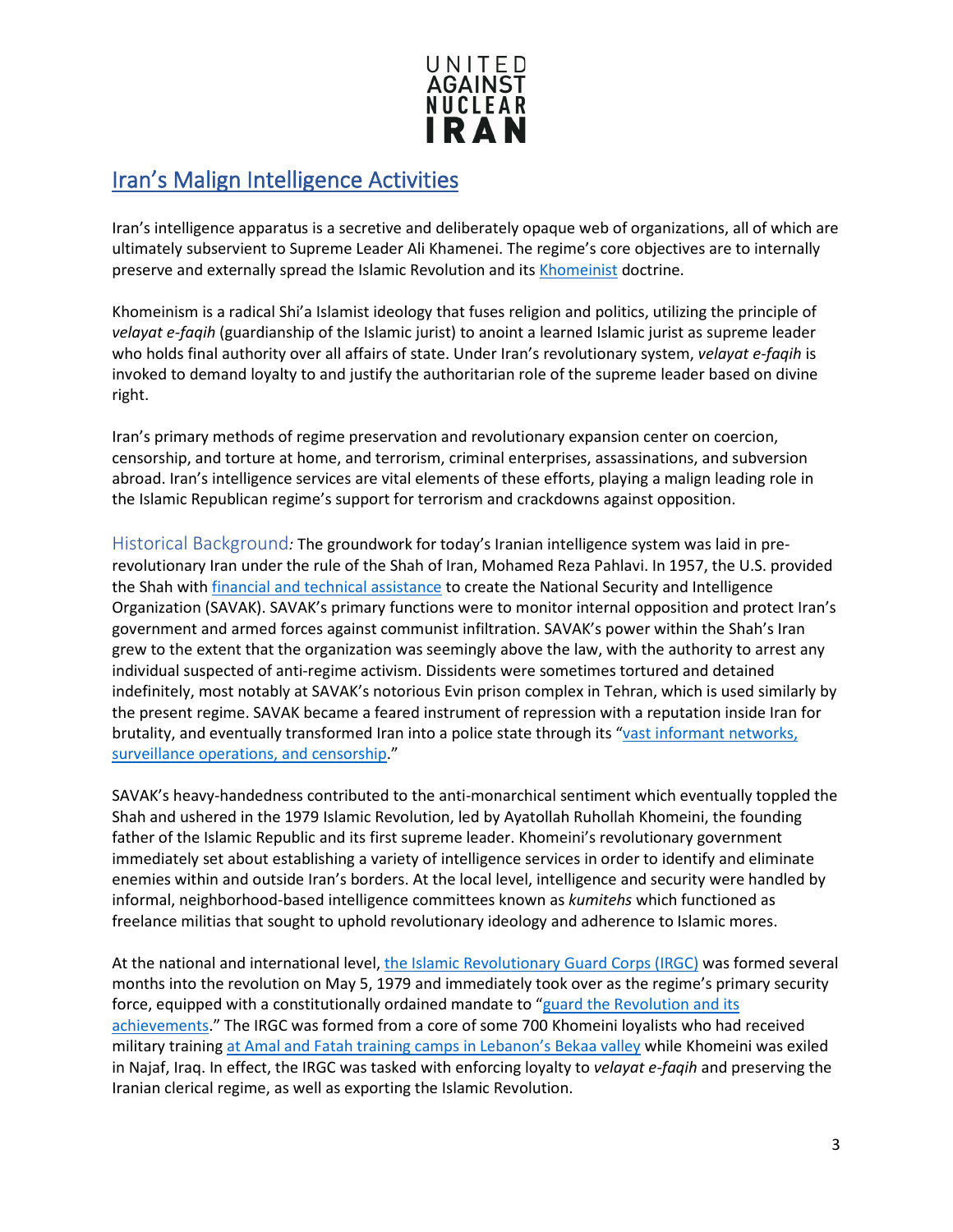

During the IRGC's formative years, it was focused predominantly on eliminating domestic threats to the nascent revolutionary order, serving as the country's most active intelligence organization for the first five years after the revolution. The IRGC was involved in the suppression of violent, counterrevolutionary organizations such as the Mujahideen e-Khalq (MEK), Forghan (a militant anticlerical Shi'a organization) and Communist Tudeh party. The MEK and Forghan were not merely political opposition movements, but terrorist groups that routinely carried out bombings and assassinations targeting Iranian officials.

One of the IRGC's first orders of business was to purge the Shah's military and intelligence services in order to eliminate vestiges of monarchical support. The IRG[C overran SAVAK's headquarters in 1979,](https://worldview.stratfor.com/article/special-series-iranian-intelligence-and-regime-preservation) providing them access to a treasure trove of SAVAK's internal security files. The Guards apprehended many former SAVAK agents and executed dozens of senior intelligence officers over the next few years.

Rather than completely dismantling SAVAK, however, Iran's post-revolutionary regime [sought to build](https://www.washingtonpost.com/archive/politics/1980/06/07/khomeini-is-reported-to-have-a-savak-of-his-own/dfc8e0a4-85b5-4a35-9723-c8a57caabae6/?utm_term=.6b01088b76b6)  [upon its formidable foundation](https://www.washingtonpost.com/archive/politics/1980/06/07/khomeini-is-reported-to-have-a-savak-of-his-own/dfc8e0a4-85b5-4a35-9723-c8a57caabae6/?utm_term=.6b01088b76b6) and maintain a robust surveillance apparatus. The regime established the National Intelligence and Security Agency (Sazman Ettela'at va Amniat Melli Iran, or SAVAMA) as the direct successor to SAVAK. [SAVAMA](https://fas.org/irp/world/iran/mois-loc.pdf) focused primarily on collecting foreign intelligence, utilizing SAVAK's intelligence infrastructure and capabilities and copying its methods. Iran [granted many former](https://fas.org/irp/world/iran/mois-loc.pdf)  [SAVAK agents amnesty,](https://fas.org/irp/world/iran/mois-loc.pdf) seeking to capitalize on their skills and integrate them into service on behalf of the revolutionary regime. The expertise of former SAVAK agents was in acute demand due to intelligence needs stemming from the Iran-Iraq War, which began in 1980. In addition to the threat from Iraq, the clerical regime needed to gather intelligence on counterrevolutionaries and dissidents overseas plotting against the Islamic Republic. In 1984, the *kumitehs* [and SAVAMA were merged](https://fas.org/irp/world/iran/mois-loc.pdf) and the Ministry of Intelligence of the Islamic Republic of Iran (MOI) was formed by parliamentary decree. The MOI is Iran's premier civilian internal and external intelligence service, constitutionally designated as the country's highest intelligence authority.

<span id="page-3-0"></span>Structure*:* Iran's system of governance has a complex structure, which is difficult for outsiders to grasp. Its intelligence apparatus is even more convoluted, exacerbated by organizations having unclear and often overlapping mandates, duplication of efforts, and frequently shifting responsibilities. Ultimately, the supreme leader, currently Ayatollah Ali Khamenei, is vested with authority to direct Iran's foreign and domestic policy, serving as commander in chief of Iran's conventional and IRGC forces, and as the overseer and chief customer of all of Iran's intelligence agencies.

Iran has two major intelligence services – the MOI and the intelligence office of the IRGC – which compete for influence and primacy. Iran's complex system of intelligence agencies was developed so that no organization would have a monopoly over intelligence gathering and operations, but at the same time, the MOI formally sits atop the intelligence hierarchy.

Due to events both inside and outside Iran, the division of powers and responsibilities between the MOI and IRGC has evolved with each group taking on more specialized roles. Since 2003, the MOI has played no role whatsoever in external militia operations or significant assassinations overseas. The IRGC's intelligence unit owns these operations in conjunction with the Quds Force, its foreign expeditionary arm. The MOI's overseas role, meanwhile, has evolved in a more traditional, espionage-oriented direction. While there is occasional bureaucratic friction between the MOI and IRGC, both share the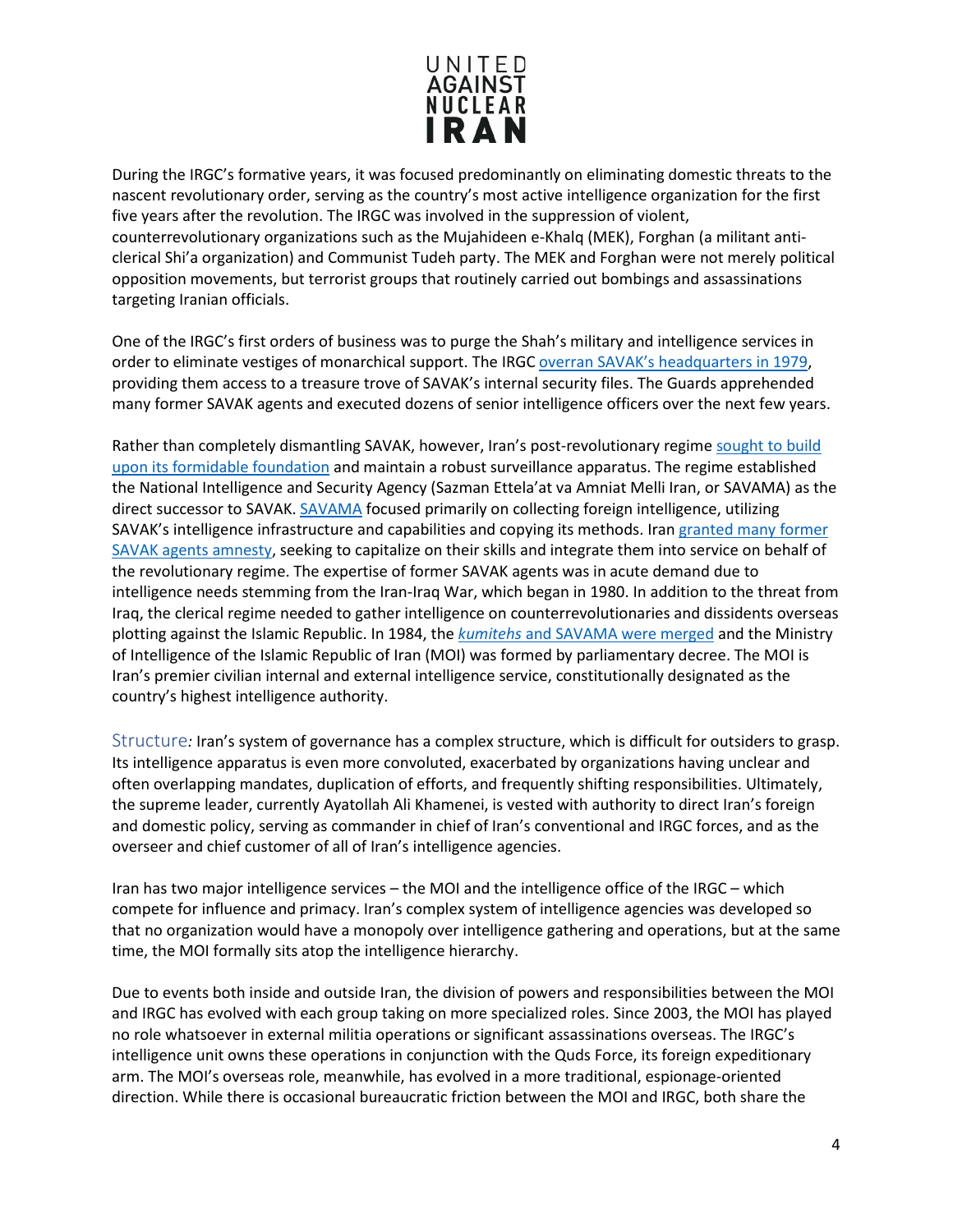

objective of preserving Iran's revolutionary Islamist regime and upholding *velayat e-faqih*, and therefore do cooperate and share intelligence. In recent years, Supreme Leader Khamenei has moved to exert greater control over both the MOI and IRGC as they, in addition to the police and army, form his personal power base within the regime.

According to the Federal Research Division of the U.S. Library of Congress, ["MOI is the most powerful](https://fas.org/irp/world/iran/mois-loc.pdf)  [and well-supported ministry among all Iranian \(cabinet\) ministries in terms of logistics, finances, and](https://fas.org/irp/world/iran/mois-loc.pdf)  [political support,](https://fas.org/irp/world/iran/mois-loc.pdf)" although its budget is kept secret. All government agencies, ministries, institutions, military, and police forces are expected to share information and intelligence with the MOI. This includes the IRGC and the Quds Force, which trains and directs terrorist proxies and militias.

The MOI is a cabinet-level agency whose head, the minister of intelligence, is appointed by Iran's president, the second-ranking official in the Iranian system. This gives the president a degree of authority over the MOI which he lacks over IRGC intelligence. However, a [special law](https://www.pbs.org/wgbh/pages/frontline/shows/tehran/inside/govt.html) dictates that the minister of intelligence must always be a cleric, giving the supreme leader, who sits atop Iran's clerical hierarchy, additional influence over the ministry.

In 2014, the MOI [revealed](http://www.sandiegouniontribune.com/sdut-iran-tips-hand-about-structure-of-secret-services-2014oct15-story.html) that the Minister of Intelligence directs a coordination council that oversees 16 different intelligence agencies. The MOI's primary functions are the collection and analysis of intelligence; infiltrating and suppressing opposition and dissident organizations; thwarting threats to Iran's revolutionary order and territorial integrity; and maintaining liaisons with Iranian proxies abroad in order to expand Iran's ideological influence and abet terrorist and militant operations.

Iranian MOI officers are required to be adherents of the regime's "Twelver Shia" theology and loyal to the doctrine of *velayat e-faqih*. Recruits go through intensive background checks to ensure their loyalty to the Islamic Republic before they undergo training at sites in northern Tehran and Qom. The MOI's Foreign Directorate identifies potential agents outside of Iran sympathetic to the aims of the Islamic Revolution. Willing recruits are then brought to the MOI's training facilities before being dispatched into their home countries, where they engage in espionage and disinformation campaigns on behalf of the Iranian regime. The MOI'[s foreign recruiting pool](https://fas.org/irp/world/iran/mois-loc.pdf) is primarily drawn from Muslim countries having a strong Shi'a presence (Sunnis are sometimes recruited as well, mostly due to financial motivations), such as Iraq, Lebanon, and the Gulf States, and extends as far afield as Latin America, which has a sizeable population of Lebanese expatriates.

The other major power center in Iran's intelligence apparatus is the IRGC's intelligence office, which operates apart from the MOI, both domestically and externally through the Quds Force. Although the MOI is constitutionally above the IRGC in Iran's intelligence hierarchy, in recent years the IRGC's intelligence office has competed with MOI for power and influence.

The full scope of the responsibilities of the IRGC's intelligence office is unknown, as is the extent to which the office acts independently of the IRGC itself. One of its core functions is providing security for Iran's nuclear program, of which the IRGC serves as the caretaker. IRGC intelligence is responsible for ensuring the safety and security of nuclear facilities including by preventing sabotage and infiltration by foreign intelligence agencies. Another function of the IRGC's intelligence office is to coordinate the intelligence gathered by the *basij*, a paramilitary domestic security and police force that suppresses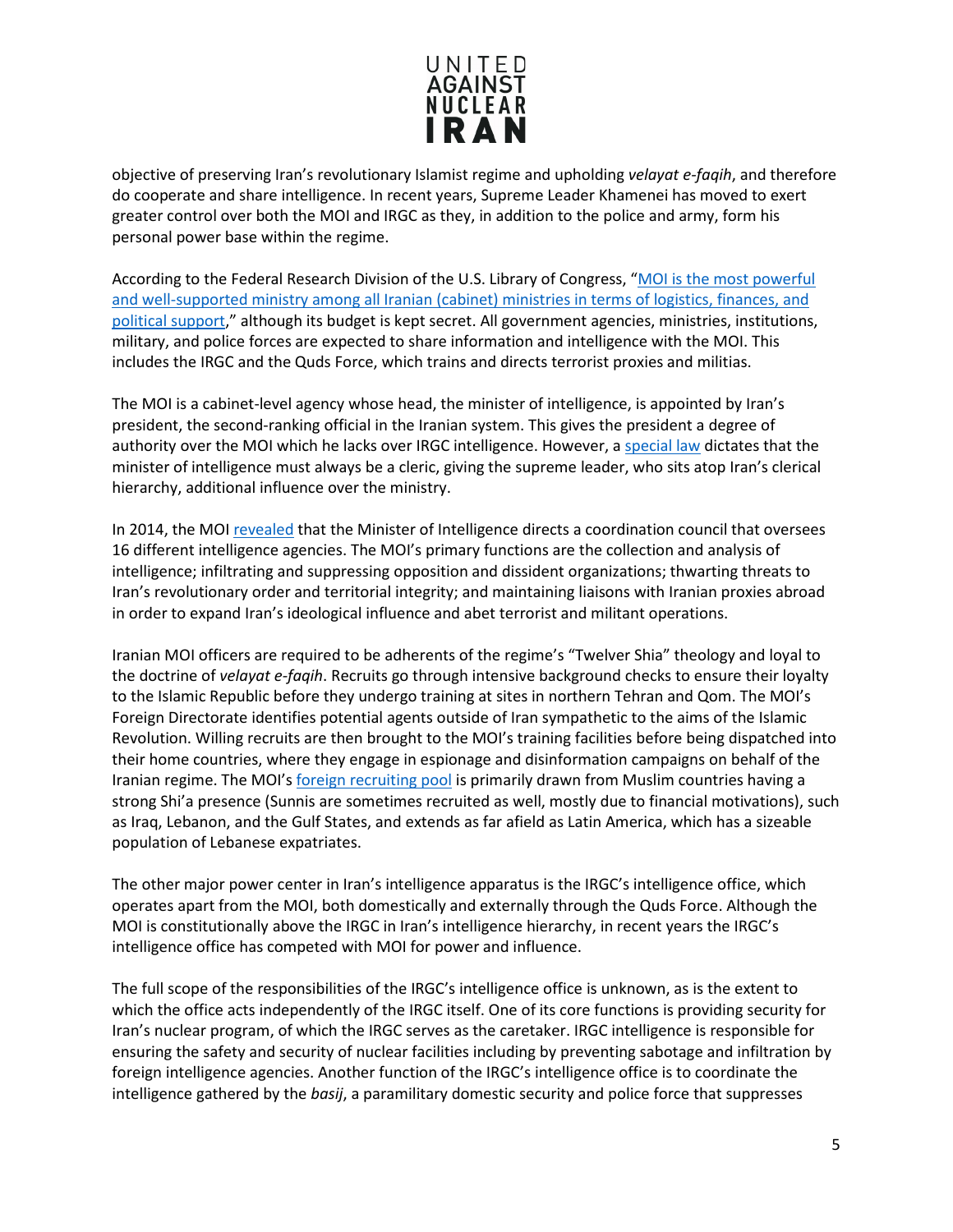

domestic opposition to the regime through street violence and intimidation. While the MOI took over as Iran's premier internal intelligence agency upon its founding in 1984, the IRGC has maintained a parallel [security division,](https://worldview.stratfor.com/article/special-series-iranian-intelligence-and-regime-preservation) the Sazman e-Harrasat, which functions as a domestic spy agency tasked with monitoring and dismantling opposition networks. Arrested dissidents are frequently held in IRGCcontrolled prisons.

<span id="page-5-0"></span>Power Struggle*:* The competitive relationship between the MOI and the IRGC's intel office is indicative of a broader power struggle in Iranian society over civilian and military control of the country's economic and political spheres. Since the 2005-2013 presidency of Mahmoud Ahmadinejad, the [IRGC](https://www.unitedagainstnucleariran.com/blog/irgcs-influence-ascendant-iran-as-anniversary-of-its-founding-approaches)  [has gained the upper hand,](https://www.unitedagainstnucleariran.com/blog/irgcs-influence-ascendant-iran-as-anniversary-of-its-founding-approaches) taking an increasingly assertive role in Iranian politics. During Ahmadinejad's presidency, the IRGC also capitalized on the international sanctions regime instituted in response to Iran's illicit nuclear program to increasingly militarize Iran's economy, taking over the dominant role in Iran's [construction, energy, automobile manufacturing, and electronics sectors.](http://www.aei.org/publication/strategies-underlying-iranian-soft-power/#_edn22) The IRGC's entrenchment has effectively [stifled the development of an Iranian private sector.](http://www.aei.org/publication/the-revolutionary-guards-looting-of-irans-economy/) In recent years, the IRGC's intelligence activities and capabilities have far surpassed those of the MOI, further indicating that momentum is on its side in the power struggle.

Resentment over the IRGC's actions buttressed the political and electoral fortunes of so-called Iranian "moderates" and "reformers," those who seek limited economic and political liberalization, in the years after the Ahmadinejad presidency. Supreme Leader Khamenei, however, cast his lot with the IRGC, doubling down in opposition to reforms. Khamenei has viewed strengthening the IRGC as a means to solidify his own legitimacy and authority within Iran, and he has thus abetted the IRGC's growing influence.

In the intelligence arena, the aftermath of the suspect 2009 national election marked a turning point in the competition between the MOI and the IRGC's intel office. The IRGC, with the approval of Supreme Leader Khamenei and reelected President Mahmoud Ahmadinejad, cast blame upon the MOI for allowing the Green Movement protests to get out of hand. Ahmadinejad sacked his first-term Intelligence Minister, Gholam-Hossein Mohseni Ejei, and [replaced him with a former IRGC officer,](https://www.pbs.org/wgbh/pages/frontline/tehranbureau/2011/04/iran-after-the-moslehi-affair.html) Heydar Moslehi. Ahmadinejad also purged a number of vice ministers from the MOI who had served as career intelligence officials. These moves served to chip away at barriers that had been erected to preserve the independence of Iran's intelligence services in order to recast the MOI in the IRGC's image. The appointment of Moslehi and purges among the MOI's leadership served to consolidate IRGC and principlist (those committed to a strict interpretation of the Islamic Revolution who are resistant to any forms of liberalization) influence and create ideological conformity in the upper echelons of the MOI, which up to that point had also accommodated moderate and reformist viewpoints.

The protest movement catalyzed by the 2009 election led Khamenei to become increasingly reliant on the IRGC as the guarantor of his political survival. In addition to expanding the IRGC's influence within MOI, Khamenei upgraded the IRGC's intelligence units in the aftermath of the 2009 election from a ["directorate" to an "organization,"](https://www.pbs.org/wgbh/pages/frontline/tehranbureau/2011/04/iran-after-the-moslehi-affair.html) giving the IRGC itself more power in Iran's intelligence community. The 1983 Law on Intelligence which created the MOI had specifically forbade the IRGC from running an intelligence "organization." Ayatollah Khomeini and his backers at the time, including Khamenei, believed strongly that the elected government should have the dominant role in the intelligence arena,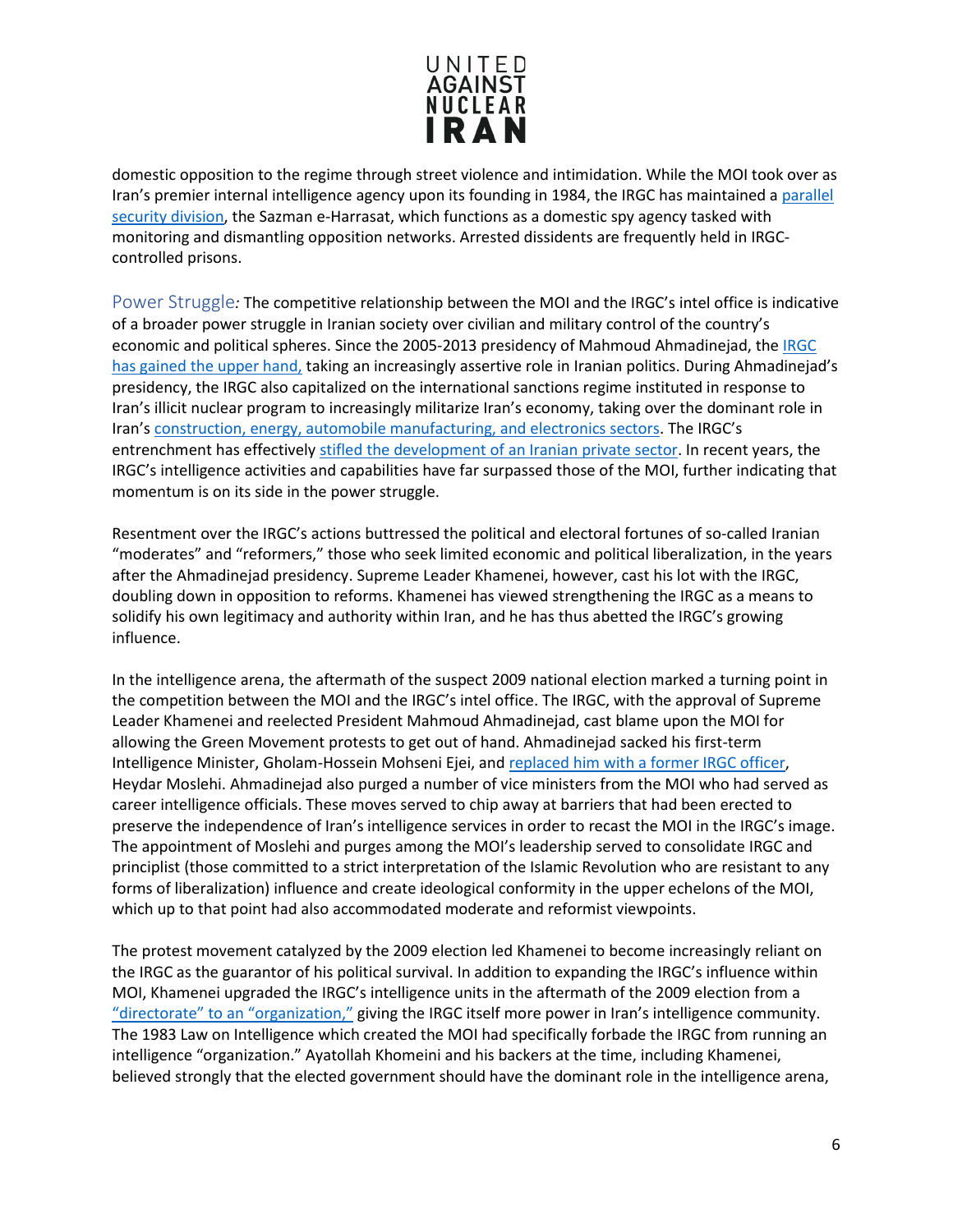

and that military outfits such as the IRGC should only have intelligence capabilities in line with military exigencies.

Underscoring the significance of the IRGC's upgrade, Khamenei moved to appoint one of his closest confidantes[, Hossein Taeb,](http://www.washingtoninstitute.org/policy-analysis/view/irans-widening-crackdown-pressures-rouhani) to head the IRGC's intelligence organization in 2009. Taeb remains in that role to this day. A staunch regime loyalist, Taeb had been a student of Khamenei during Iran's early revolutionary period and they share a hardline, hawkish ideological outlook. During his career, which included stints as deputy commander of MOI counterintelligence and commander of the *basij*, Taeb ["developed a reputation as one of the regime's most violent interrogators of counterrevolutionary and](http://www.washingtoninstitute.org/policy-analysis/view/irans-widening-crackdown-pressures-rouhani)  ["seditionist" elements.](http://www.washingtoninstitute.org/policy-analysis/view/irans-widening-crackdown-pressures-rouhani)" Shortly before his appointment as head of the IRGC-IO, Taeb played a central role as *basij* commander in the suppression of the 2009 Green Movement protests, enhancing Khamenei's trust in Taeb. With his personal enforcer in place, Khamenei has endorsed granting the IRGC expansive surveillance powers. With Khamenei's backing, the ascendant IRGC has seen bigger budgets and expanding jurisdictions.

The IRGC's takeover of Iran's economy, military, and intelligence sectors engendered a backlash, however. President Hassan Rouhani was elected in 2013 and again in 2017 on a platform that prioritized boosting civilian enterprises, cultivating economic engagement with the West, and reining in the IRGC's pervasiveness. Rouhani sought to restore civilian control over the MOI and curtail the IRGC's increasing dominance over Iranian intelligence, but had to tread lightly so as not to provoke reprisals from Khamenei, going so far as t[o back bigger budgets for the IRGC.](https://www.ft.com/content/43de1388-9857-11e7-a652-cde3f882dd7b)

From the outset following Rouhani's initial election victory in 2013, the IRGC intelligence office [intensified its repression of domestic critics and activists.](https://www.rferl.org/a/iran-irgc-intelligence-unit-revived/27265226.html) Following Rouhani's reelection in 2017, the [deputy speaker of Iran's parliament, Ali Motahari, criticized Rouhani's intelligence minister, Mahmoud](https://en.radiofarda.com/a/iran-motahari-criticizes-irgc-intelligence/28682395.html)  [Alavi,](https://en.radiofarda.com/a/iran-motahari-criticizes-irgc-intelligence/28682395.html) for failing to be an effective bulwark against the IRGC's intelligence office. "Expansion of the range of activities of the intelligence units of the IRGC is not acceptable. Interference of the intelligence organs in each other's domains is not sustainable," said Motahari in a rebuke of the IRGC. Alavi's response was telling: "If the supreme leader orders us to give away all of our authority to another entity, we bow and obey." This exchange highlighted the fecklessness of Rouhani and his allies' efforts to stand up to the IRGC's excesses. As a result, the IRGC's intelligence organization gained the upper hand in the power struggle, particularly as Rouhani was [moved to make accommodations with the IRGC](https://www.unitedagainstnucleariran.com/blog/irgcs-influence-ascendant-iran-as-anniversary-of-its-founding-approaches) as an antidote to the revived protest movement that has taken root in Iran since late December 2017.

Sensing an opening to entrench long-term hardline and IRGC control over all major Iranian power centers, Khamenei stacked the deck in favor of his preferred candidate and potential [heir apparent,](https://www.unitedagainstnucleariran.com/who-will-be-irans-next-supreme-leader) [Ebrahim Raisi,](https://www.unitedagainstnucleariran.com/ebrahim-raisi-president-of-iran) in the 2021 presidential election. More than half of eligible Iranian voters refrained from participation in the 2021 election, allowing Raisi to coast to a victory.

After promised economic and social progress failed to materialize during the Rouhani administration, Iranians have become increasingly disaffected from electoral politics, believing that reforms are not possible under the confines of Iran's highly circumscribed revolutionary regime. Mass protest movements have increasingly supplanted elections as the preferred vehicle for redressing grievances within Iran, fostering even more reliance by Khamenei on the IRGC and its intelligence organization to prevent an uprising and stave off a crisis of legitimacy.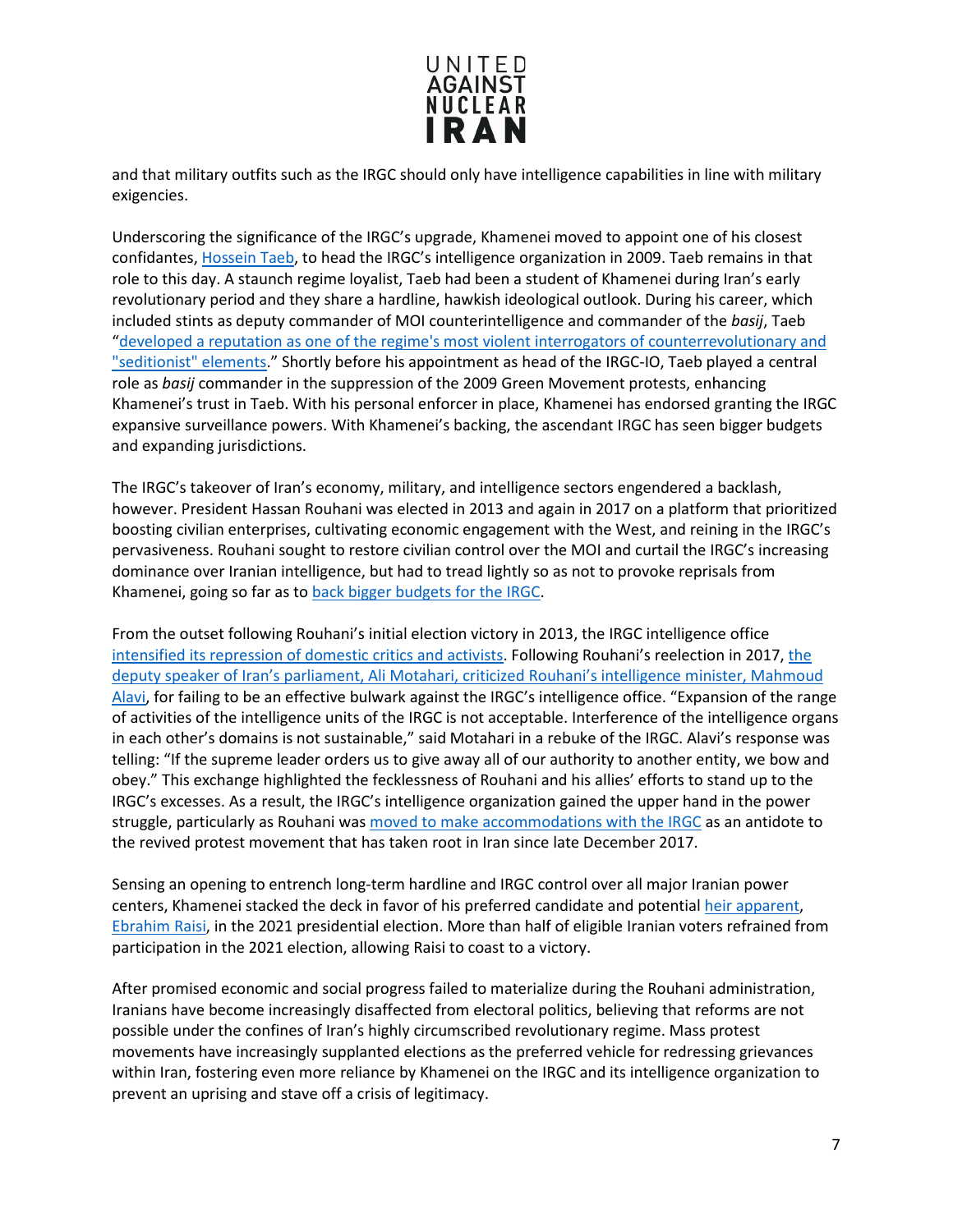

Against this backdrop, Iran's civilian intelligence agency is likely to continue ceding ground to the IRGC-IO for primacy within the Iranian intelligence community during the Raisi presidency. This dynamic is unlikely to change in the foreseeable future, particularly as moderate and reformist elements are increasingly shut out of the Iranian system by both voter apathy and heavy-handed efforts to codify hardline and IRGC dominance. Raisi's appointment for Minister of Intelligence, **Esmail Khatib**, is a committed revolutionary who enjoys a close relationship with Supreme Leader Khamenei. Khatib pledged in an inaugural briefing to orient the MOI toward "intelligently confronting" the "main partners and movements of economic, social, culture, etc. corruption," a euphemism for cracking down on dissent, and to "support Islamic movements, Hezbollah, and cooperate with the Islamic Revolution Guard Corps Qods Force to strengthen the Resistance Front."

Beyond just ceding ground, the MOI's mission under Raisi and Khatib will likely come into closer alignment with that of the IRGC-IO in coming years, particularly given that Khatib, according to some [accounts](https://iranpress.com/content/45136/pres-raisi-introduces-his-cabinet-parliament-list-and-records-ministers) in Iranian media, served for part of his career in the IRGC's intelligence apparatus. [Mahmoud](https://www.unitedagainstnucleariran.com/hojatoleslam-mahmoud-alavi-intelligence-minister-of-iran)  [Alavi,](https://www.unitedagainstnucleariran.com/hojatoleslam-mahmoud-alavi-intelligence-minister-of-iran) Khatib's predecessor, had no such experience in the IRGC. During the Rouhani administration, the MOI at times disagreed with actions taken by the IRGC-IO, such as [harassing and arresting](https://www.hrw.org/news/2018/10/18/irans-environmentalists-are-caught-political-power-struggle)  [environmentalists,](https://www.hrw.org/news/2018/10/18/irans-environmentalists-are-caught-political-power-struggle) due to the chilling effects such actions would have on technocrats providing their needed expertise. Unlike his predecessor, Raisi eschews academic, cultural, and economic engagement with the West as a means to ameliorating Iran's economic and environmental crises. With the entire governing apparatus heading on a more confrontational trajectory, sources of ideological friction between the MOI and IRGC-IO are likely to dissipate, although territorial disputes about overlapping responsibilities leave open the possibility of occasional bureaucratic infighting.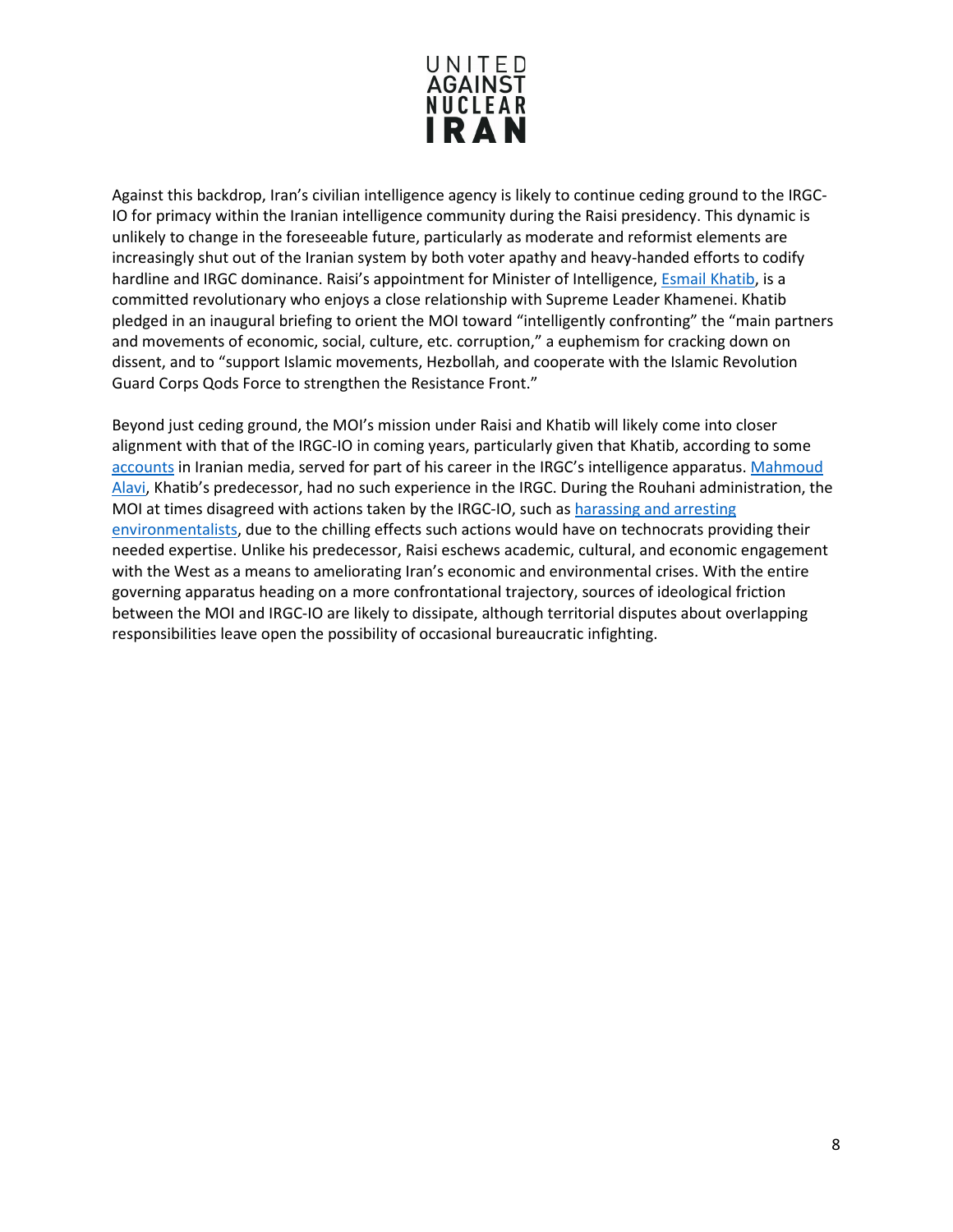

#### <span id="page-8-0"></span>Malign Domestic Activities

Iran's intelligence agencies are concerned first and foremost with preserving Iran's internal stability, which they achieve primarily through repression and cultivating a climate of fear and intimidation. The Islamic Republic's regime perceives the main threats to Iran's revolutionary order as stemming from ethnic separatist movements and political dissident movements. Since the controversial 2009 election, which saw Khamenei and his principlist backers blame the MOI for failing to prevent and adequately crack down upon the Green Movement protests, the MOI has largely ceded responsibility for domestic security to the IRGC's intelligence apparatus. While the IRGC has taken the lead, both organizations continue their efforts to surveil and harass ethnic and political opposition, to exert domination over the media landscape, and increasingly, to tighten the regime's control over cyberspace. While it is not possible to fully prevent the proliferation of new technologies such as Telegram and other social media tools that Iran's citizens use to circumvent censorship and mobilize against the regime, Iran has worked to ensure that the only social media applications that work properly are those that they can electronically infiltrate.

<span id="page-8-1"></span>Combating Ethnic and Religious Dissent*:* One of the primary challenges facing Iran's revolutionary regime is maintaining unity in a nation fractured along ethnic and sectarian lines. While Iran is commonly perceived as a Shia Muslim and Persian nation and its ruling regime governs on this basis, in actuality, only [around](http://www.univie.ac.at/bimtor/dateien/iran_ai_2007_abuses_agains_baluchi_minority.pdf) 60% of Iran's population are ethnically Persian. Roughly 8% of the population is Sunni. Iran's ruling regime views the country's ethnic diversity as a weakness and therefore seeks to enforce control by imposing its revolutionary religious ideology and ethnic nationalism on its variegated populace.

Iran is unique in that its 80 million people ar[e largely concentrated in mountain regions,](https://worldview.stratfor.com/article/geopolitics-iran-holding-center-mountain-fortress#/entry/jsconnect?client_id=644347316&target=%2Fdiscussion%2Fembed%3Fp%3D%252Fdiscussion%252Fembed%252F%26title%3DThe%2BGeopolitics%2Bof%2BIran%253A%2BHolding%2Bthe%2BCenter%2Bof%2Ba%2BMountain%2BFortress%26vanilla_category_id%3D1%26vanilla_identifier%3D26) as its lowlands are largely uninhabitable. Iran's mountainous terrain provides a natural buffer for the country's large numbers of ethnic groups seeking to retain their distinctive cultures and characteristics and resist absorption and assimilation efforts by the centralized state.

Some of Iran's non-Persian citizens regularly face political and economic discrimination and human rights abuses from Tehran. Minority communities on the country's periphery, such as Iran's Kurdish, Arab, and Baloch provinces are largely administered by outsiders, lag behind the industrialized core economically, suffer from uneven distribution of welfare and social services, and are subject to harsher applications of justice and a disproportionate number of executions. This state of affairs fuels anger against the central government, providing ideal conditions for subversion and ethnic separatist movements to flourish.

Despite the patina of rights provided by parliamentary representation, Iran treats demands for equality from its ethnic and religious minority populations as a threat to national security, and Iran's typical response to outward expressions of discontent is repression. One of the core duties of MOI officers is to ["surveil and infiltrate Iran's ethnic minorities, especially the Baluchs, Kurds, Azeris and Arabs, in search](https://worldview.stratfor.com/article/special-series-iranian-intelligence-and-regime-preservation)  [of dissident elements.](https://worldview.stratfor.com/article/special-series-iranian-intelligence-and-regime-preservation)"

Iran's intelligence services play a role in upholding a state policy known as *[gozinesh](http://hrbrief.org/2016/08/iranian-brain-drain-human-rights-approach/)*, which forms the basis of state discrimination against ethnic and religious minorities, preventing them from full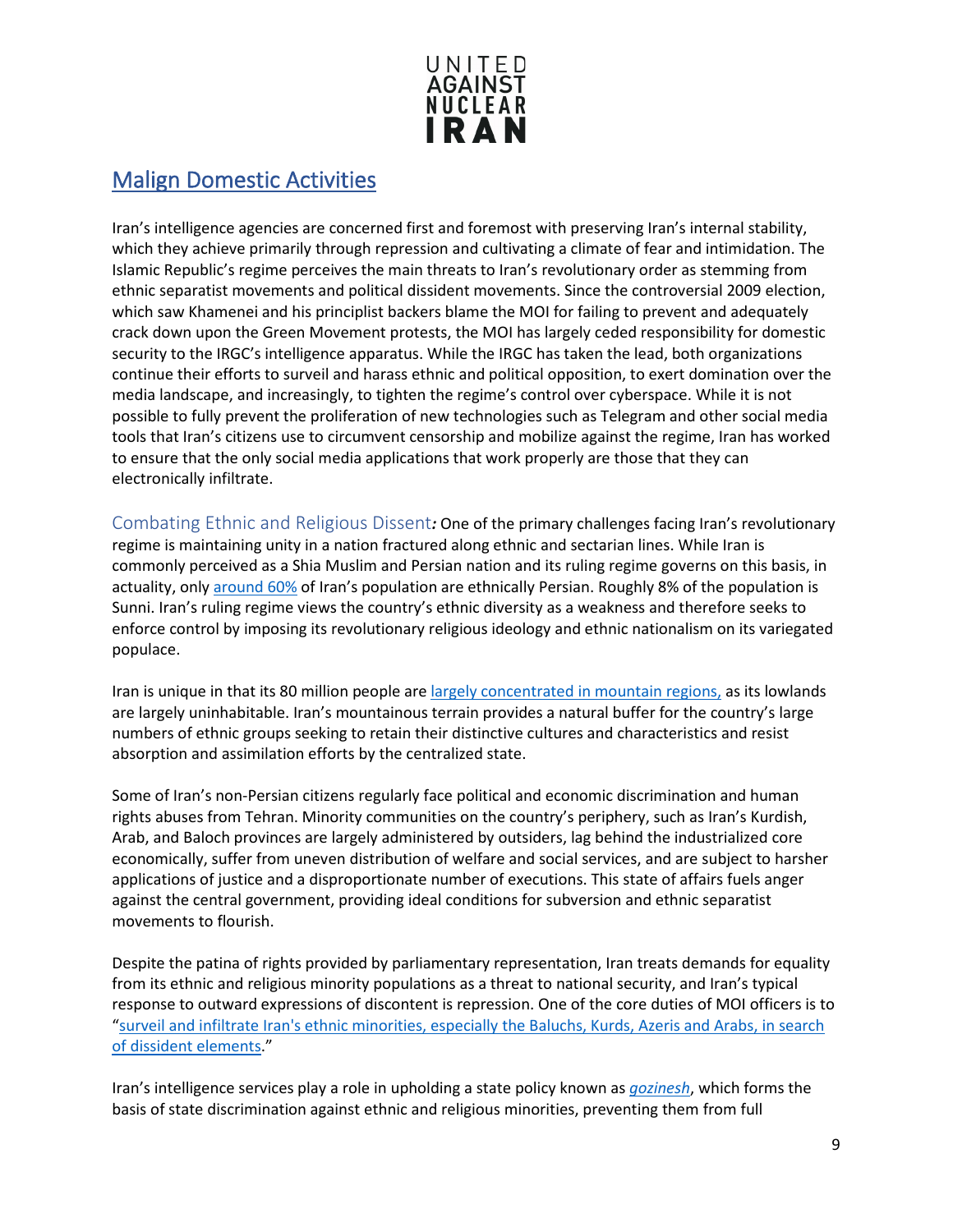

participation in Iranian civil life. *Gozinesh* is an ideological selection procedure that requires Iranian citizens to declare and demonstrate allegiance to Islam, the Islamic Republic, and *velayat-e faqih* as a prerequisite to becoming a state official or public sector employee. In many instances, the *gozinesh*  process is also used to prevent minorities from opportunities in the private sector and from furthering their education. Intelligence officials from the MOI and IRGC are [reportedly](http://www.univie.ac.at/bimtor/dateien/iran_ai_2007_abuses_agains_baluchi_minority.pdf) tasked with conducting ideological purity tests of minority citizens seeking things such as permits to open a business or a place in a public university, denying those who are determined to be insufficiently loyal.

According to the U.S. State Department's [2017 Report on International Religious Freedom,](https://www.state.gov/j/drl/rls/irf/religiousfreedom/index.htm?year=2017&dlid=280982#wrapper) Iran's government "continued to harass, interrogate, and arrest Bahais, Christians (particularly converts), Sunni Muslims, and other religious minorities and regulated Christian religious practices closely." The report indicates that Iran's revolutionary regime views all religious expression that deviates from the official state-sanctioned Twelver Ja'afari Shia Islam as threatening its grip on power, and frequently uses the intelligence services for intimidation purposes. The regime is particularly harsh when it comes to allegations of proselytization by religious minorities.

Among the report's [findings,](https://www.state.gov/j/drl/rls/irf/religiousfreedom/index.htm?year=2017&dlid=280982#wrapper) MOI harassment and intimidation of Sunni clerics in Kurdish provinces led the Council of Sunni Theologians of Iran to suspend its operations in July 2017. The state puts up barriers to the construction of Sunni mosques, driving Sunnis "underground" to ad-hoc prayer rooms and rented spaces. Intelligence and security officials regularly raid these unauthorized sites. Intel officials reportedly sealed one of the nine Sunni mosques operating in Tehran in June 2017, preventing its 1000 regular attendees from praying there.

Sufis have similarly been largely driven underground by Iran's clerical regime. Numerous abuses at the hands of Iranian intelligence services have been documented, including arbitrary arrests and attacks on Sufi places of worship. MOI agent[s stand accused](http://www.iranhrdc.org/english/publications/witness-testimony/1000000276-witness-statement-of-hamed-khajeheian.html) of keeping detained Sufis in solitary confinement for prolonged periods, harsh interrogations, and limiting bathroom usage and feedings to once a day. An August 2017 report by the U.N. Special Rapporteur on the situation of human rights in Iran further [found](https://documents-dds-ny.un.org/doc/UNDOC/GEN/N17/256/24/PDF/N1725624.pdf?OpenElement) that Sufi university students and professors were "reportedly victims of attacks carried out by security forces and subjected to threats by the intelligence unit of the Revolutionary Guards."

Bahá'ís and Christians face similar persecution by the regime and its intelligence services. Considered the most persecuted of all of Iran's religious minorities, the Bahá'í are routinely victimized because their beliefs are perceived as "*deviant*" and entirely contrary to Shi'a Islam as interpreted by the Iranian theocracy. Since 1979, Iranian authorities have [killed more than 2,000 Bahá'í leaders,](http://www.uscirf.gov/index.php?option=com_content&task=view&id=2199&Itemid=1) arrested and imprisoned thousands more, and dismissed more than 10,000 Bahá'í from government and university jobs. The Bahá'í are subject to arbitrary arrest, officially for "security reasons," because government officials claim they are ["an organized establishment linked to foreigners, the Zionists in particular.](http://www.cnn.com/2008/WORLD/meast/05/22/iran.bahais/index.html)"

MOI and IRGC intelligence agents reportedly conducted frequent raids targeting Bahai homes and businesses. As of September 2017, 97 Bahais were imprisoned by the Iranian clerical regime on the basis of their professed faith and at least 15 of the prisoners were transferred to a prison section "equipped with added security features, including surveillance cameras and microphones in toilets and showers." MOI agents arrested a prominent Bahá'í singer upon returning to Iran from a concert tour in Europe for allegedly celebrating the life of Baha'u'llah, the founder of the Bahai religion. The singer was charged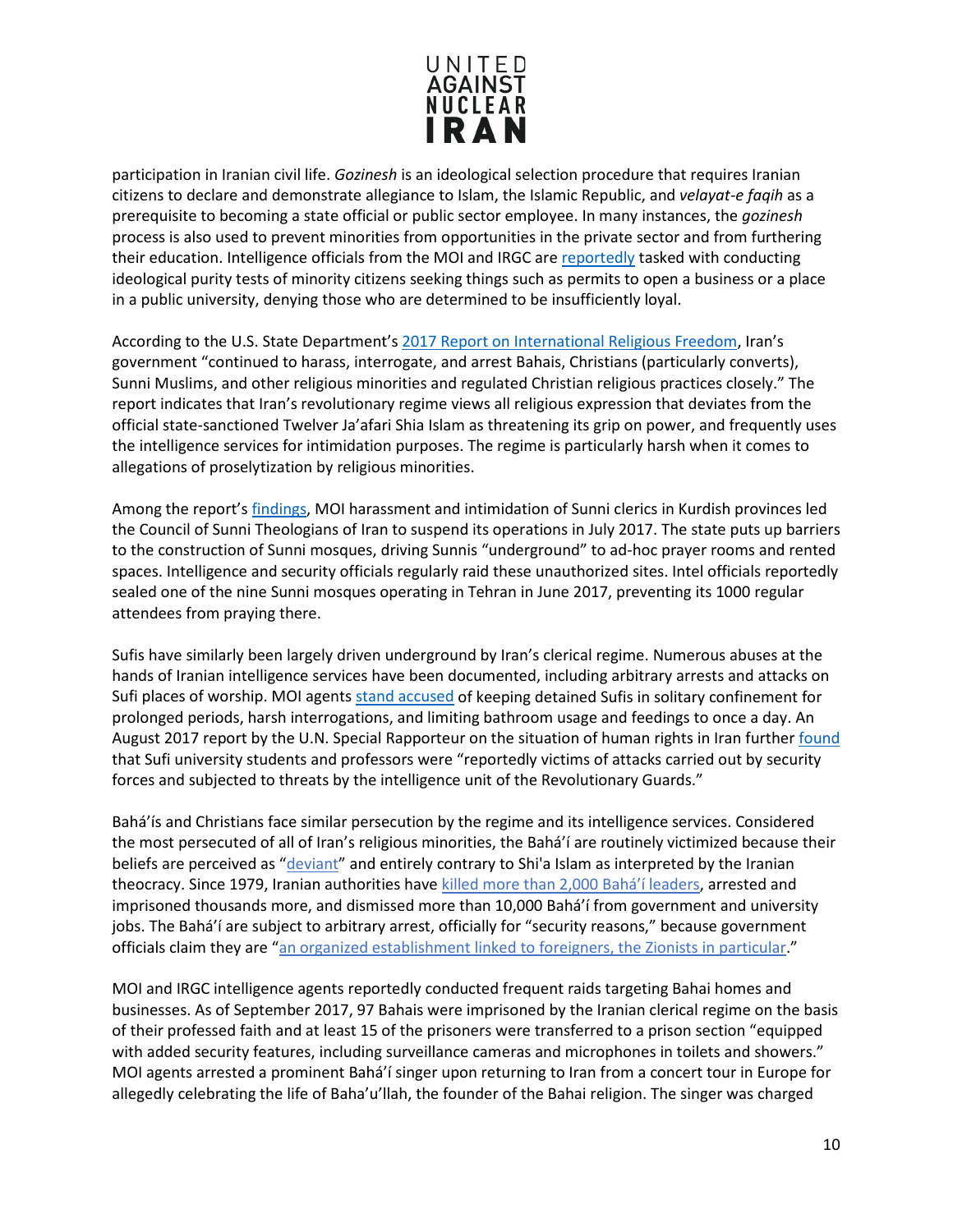

with "propaganda against the state," "disturbing public opinion" and "membership in the illegal Bahai organization." He was held in solitary confinement for a month in the MOI's wing, Ward 209, in Tehran's notorious Evin prison, and was interrogated 20 times for three to four hours at a time during his ordeal.

The regime is apprehensive over the growing – yet stil[l less than one percent](http://worldpopulationreview.com/countries/iran-population/) – number of Christians in Iran, which it fears may influence Muslims to convert (in Iran, a Muslim that converts away from Islam is an apostate that faces the death penalty). IRGC and MOI intelligence agents have [arrested](http://www.mei.edu/content/io/authorities-iran-intensify-crackdown-christian-converts) hundreds of Iranian Christians since the 1979 revolution. Christians in Iran have been driven largely underground by the regime's harassment and persecution regime. Official reports and state media have characterized the networks of house churches that have arisen to serve Christian communities as ["illegal networks"](https://www.state.gov/j/drl/rls/irf/religiousfreedom/index.htm?year=2017&dlid=280982#wrapper)  [and "Zionist propaganda institutions."](https://www.state.gov/j/drl/rls/irf/religiousfreedom/index.htm?year=2017&dlid=280982#wrapper) Authorities have moved to close churches and restrict Farsilanguage services, only nominally permitting worship in the Armenian and Assyrian languages.

The government is especially suspicious of Protestant and evangelical groups, which the state does not recognize as Christian. According to the State Department, evangelicals, particularly converts from Islam face ["disproportionate levels of arrests and detention, and high levels of harassment and surveillance.](https://www.state.gov/j/drl/rls/irf/religiousfreedom/index.htm?year=2017&dlid=280982#wrapper)" Both MOI agents and plainclothes IRGC intelligence officers have raided and arrested worshippers attending services at home churches in the past several years.

<span id="page-10-0"></span>Combating Political Dissent**:** In addition to repression of religious minorities, one of the primary preoccupations of Iran's civilian and IRGC intelligence services is stifling reformist/counterrevolutionary political dissent. In the immediate post-revolutionary period, the IRGC took the lead in cracking down on MEK, communist, and pro-monarchical violent counterrevolutionary elements. The regime [ultimately](https://english.alarabiya.net/en/perspective/features/2017/07/22/ANALYSIS-Unveiling-the-secrets-of-Iran-s-1988-massacre.html)  [purged thousands of prisoners,](https://english.alarabiya.net/en/perspective/features/2017/07/22/ANALYSIS-Unveiling-the-secrets-of-Iran-s-1988-massacre.html) the majority of whom were MEK members, over a five month period in 1988. A four-man judicial panel was tasked with administering the executions, and the MOI's representative at Evin prison, Mostafa Pourmohammadi, was one of the members of the so-called "death committee." Pourmohammadi would go on to serve as President Rouhani's minister of justice during his first term in office. Ebrahim Raisi, the main principlist presidential candidate in 2017 and a possible potential successor to Supreme Leader Khamenei, served on the panel as well.

<span id="page-10-1"></span>"Chain Murders"*:* With the MEK, communist, and pro-monarchical threats minimized or driven outside Iran's borders, the next challenge facing Iran's intelligence apparatus was confronting calls for more political and cultural openness by the reformist camp. During the years 1988-1998, more than 80 prominent writers, dissidents, and intellectuals outspokenly critical of the *velayat-e faqih* regime were killed or died in suspicious circumstances. The deaths, spread out over the course of a decade, were carried out in a variety of ways and were designed to be seemingly unrelated.

The first apparent victim of the [killings](https://www.pbs.org/wgbh/pages/frontline/tehranbureau/2011/01/the-chain-murders-killing-dissidents-and-intellectuals-1988-1998.html) was Dr. Kazem Sami Kermani, an Islamic nationalist politician and physician who opposed the Shah, and later, the Islamic Republic. Sami served as health minister in the provisional post-revolutionary government of Prime Minister Mehdi Bazargan, resigning his post when Bazargan stepped down. He was then elected to the first *majles* (parliament), where he criticized the Islamic Republic and Khomeini's policies. In 1982, Sami penned an open letter to Khomeini castigating him for not ending the Iran-Iraq War. Sami was murdered by an axe-wielding assailant posing as a patient in his medical clinic in November 1988.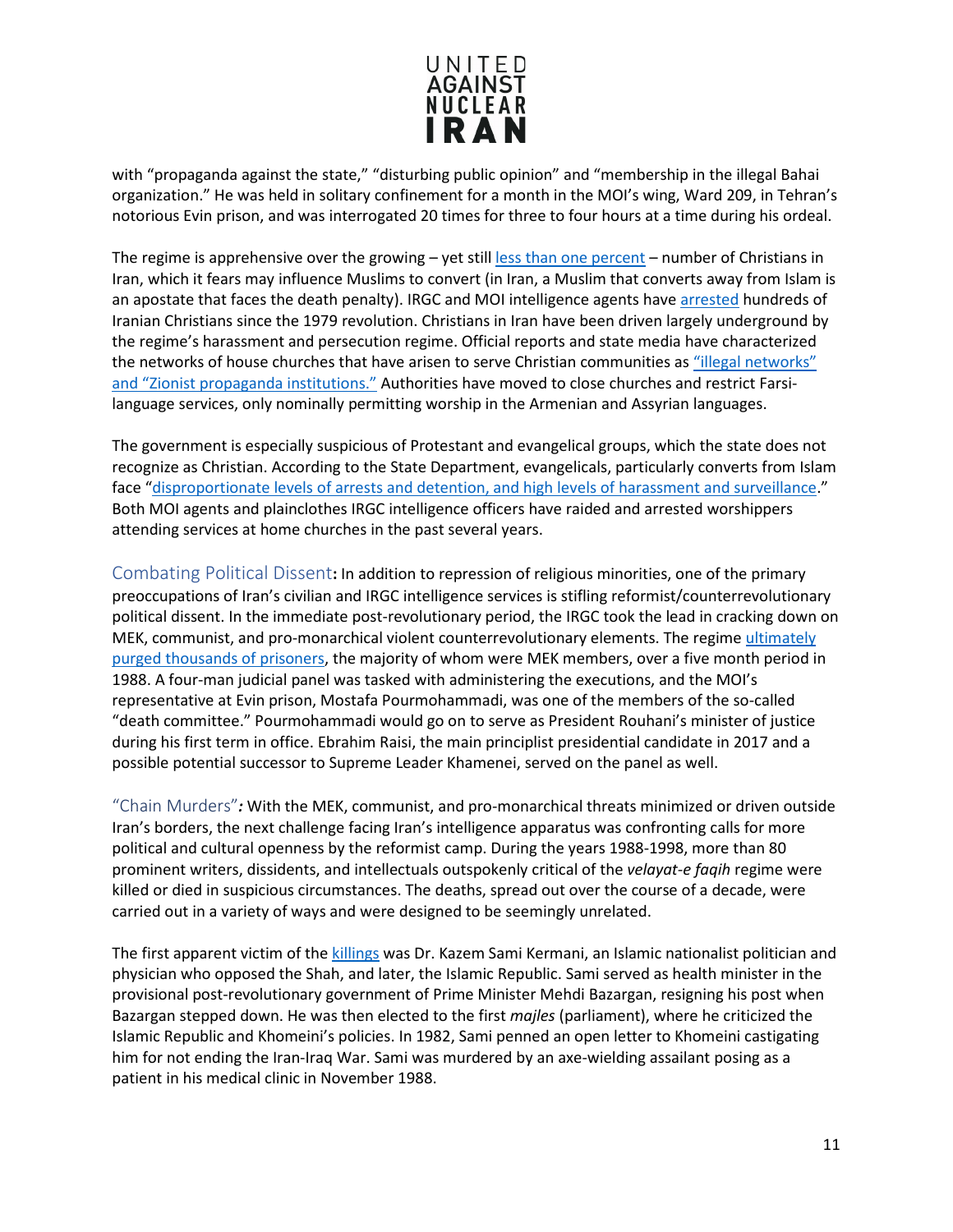

In 1990, a religious intellectual critical of the regime's ideological innovations to Shiism was summoned to the MOI for questioning and was not heard from again until his body was found on a rural road with a bullet in the head. In December 1994, a Christian apostate sentenced to death was released by Iran due to an international outcry, only to be found dead seven months later. A group of 134 writers published an open letter in 1994 calling for the abolition of censorship; many of the signatories subsequently died in mysterious circumstances. Other apparent victims died in suspicious car accidents, falls from high buildings, and heart attacks (which were later found to be brought on by injections of air or other toxins). One such heart attack victim was Ahmad Khomeini, the Ayatollah's youngest son who went into cardiac arrest in March 1995 at the age of 49. Ahmad Khomeini's death occurred a month after he gave a speech criticizing the regime's principlist backers.

Finally, in late 1998, a series of connected murders known as the "chain murders" took place which led to the exposure of the MOI's role in the decade-long serial killing of intellectuals and dissidents. After Supreme Leader Khamenei ordered the closure of a reformist daily newspaper and the arrest of its employees as "enemies of God," a group of journalists moved to form a writers association. The leaders of the effort were summoned to the Tehran public prosecutor for interrogation in October 1998 and over the next two months, five writers tied to the association were violently killed. Reformist President Mohammad Khatami formed a committee to investigate the murders and it was discovered that Saeed Emami, the deputy intelligence minister when the killings took place, led a team of intelligence agents who carried out the "chain murders" as well as most, if not all, of the roughly 80 suspicious deaths during the prior decade. Emami had carried out several of the murders himself, including that of Ahmad Khomeini, according to the military prosecutor who tried his case.

The MOI was forced to issue an unprecedented statement affirming its role in the targeted assassination campaign, but it sought to portray the killings as the actions of rogue elements. The MOI's January 1999 acknowledgement pinned the blame on "a small number of irresponsible, misguided, headstrong and obstinate staff within the Ministry of Intelligence, who are no doubt under the influence of rogue undercover agents and acting towards the objectives of foreign and estranged sources when committing these criminal acts."

The time period of the serial killings coincided with a concerted targeted assassination campaign against Iranian dissidents abroad, leading many to believe that the domestic and external killings were linked. Investigative reporting by Iranian journalists Akbar Ganji and Emad Baghi revealed that many prominent figures in the regime had knowledge of and backed the "chain murders," including former President [Rafsanjani and his intelligence minister, Ali Fallahian.](https://www.pbs.org/wgbh/pages/frontline/tehranbureau/2011/01/the-chain-murders-killing-dissidents-and-intellectuals-1988-1998.html) [Gholam-Hossein Mohseni Ejei,](https://www.gatestoneinstitute.org/144/the-chain-murders-of-iran) who would later serve as intelligence minister during Mahmoud Ahmadinejad's first presidential term, was involved as well, according to Ganji.

Emami and his subordinates in the assassination ring were imprisoned when their culpability came to light. In June 1999, Emami died by suicide while in regime custody, by ingesting a hair-removal cream, according to official reports. However, according to famed Iranian human rights attorney Shirin Ebadi, the lawyer for one of the families killed in the chain murders, th[e compound variant sold in Iran that](https://www.pbs.org/wgbh/pages/frontline/tehranbureau/2011/01/the-chain-murders-killing-dissidents-and-intellectuals-1988-1998.html)  [Emami allegedly ingested would not have been lethal.](https://www.pbs.org/wgbh/pages/frontline/tehranbureau/2011/01/the-chain-murders-killing-dissidents-and-intellectuals-1988-1998.html) The suspicious nature of Emami's death has led to speculation that he was killed to cover up knowledge of the actual masterminds of the chain murders or knowledge of other MOI operations that could have implicated high-ranking regime officials.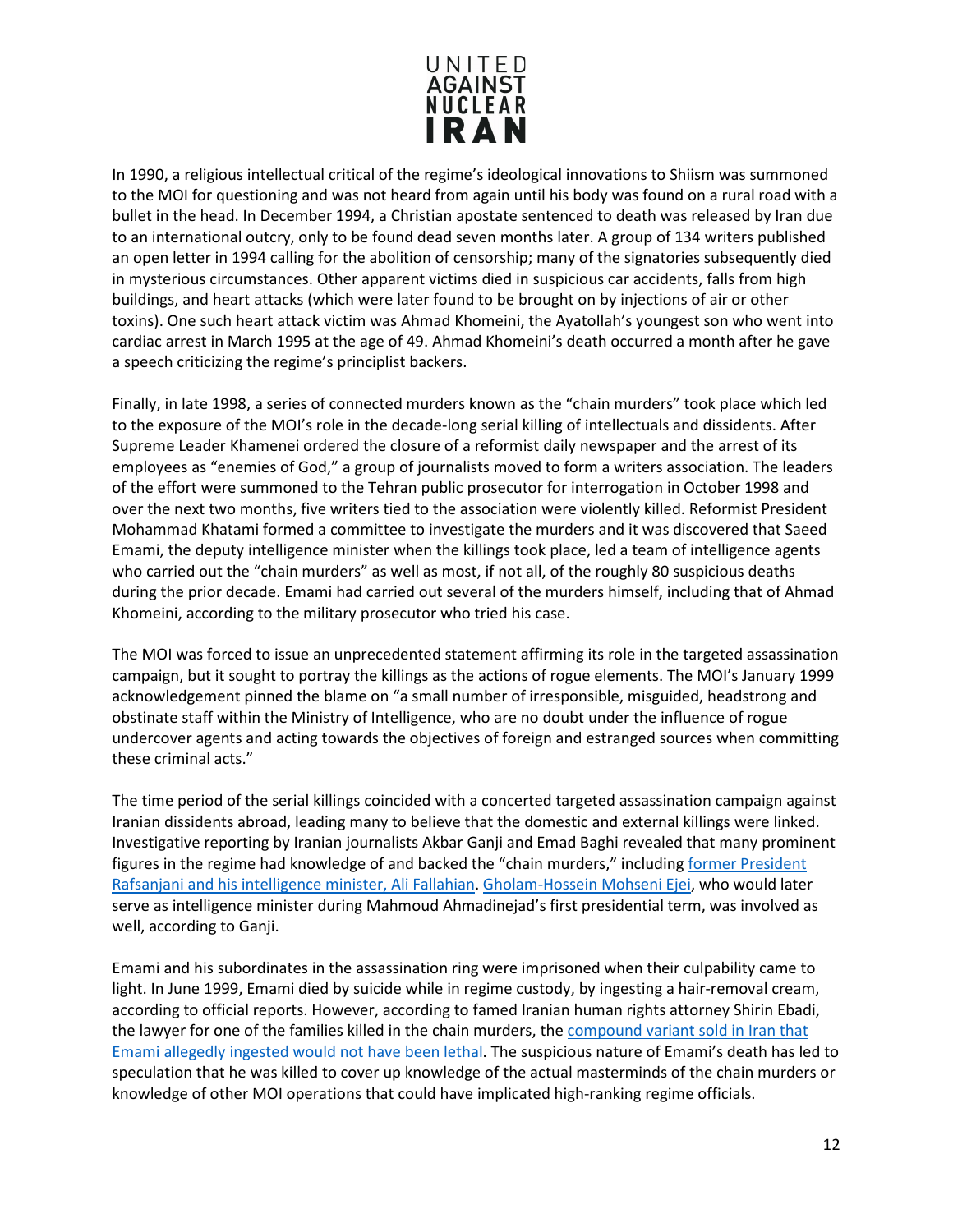

The regime went on to target the journalists who played a part in exposing the systematic campaign of assassinations of regime critics and the involvement of higher-ranking officials. Emad Baghi served a [three- year prison sentence](http://www.worldpress.org/print_article.cfm?article_id=3085&dont=yes) for "propaganda against the Islamic Republic" and "divulging state secret information." Akbar Ganji served six years in Evin prison. He alleged during his trial that during his pretrial detention, he ha[d suffered torture and abuse by guards,](http://www.farsinet.com/news/nov2000wk2.html#torture) was placed in solitary confinement for three months, and was denied visitation by his family and lawyers. Authorities banned three reformist newspapers – Salam, Khordad, and Sobh-e Emrooz – for reporting details of the chain murders period. The editor of Khordad was jailed for three years and Saeed Hajjarian, the editor of Sobh-e Emrooz, survived an assassin's bullet to the face in March 2000 that left him wheelchair-bound for life. The assassination attempt seemed to indicate that the remnants of the intelligence community behind the chain murders remained at-large.

Following the exposure of the intelligence community's role in a decade-long assassination campaign inside and outside of Iran, President Khatami fired Fallahian's successor as intelligence minister, Ghorban-Ali Dorri Najafabadi, whose appointment had effectively been imposed on him by Supreme Leader Khamenei. Najafabadi had carried on the assassination campaign inaugurated by Fallahian and was in charge of the MOI when it carried out the "chain murders" of 1998. The black eye suffered by the exposure of the targeted assassination campaign led Iran's intelligence ministry to draw back from pursuing such prominent operations, but its general repression, harassment, and intimidation of dissent continued unabated.

<span id="page-12-0"></span>1999 Student Protests*:* The exposure of the chain murders, the crackdown on reformist news outlets, and general dissatisfaction with President Khatami's failure to deliver political and social reforms catalyzed an unprecedented protest movement in Iran centered on universities. On July 7, 1999, the regime [shuttered the reformist daily Salam,](https://cpj.org/2000/03/attacks-on-the-press-1999-iran.php) triggering student demonstrations that grew to be the largest witnessed in Iran since the 1979 revolution.

The intelligence offices of both the IRGC and the MOI played a leading role in suppression of the 1999 student demonstrations. As the uprising crystallized, IRGC officers sent a [letter to President Khatami](http://www.washingtoninstitute.org/policy-analysis/view/irans-widening-crackdown-pressures-rouhani) signaling their intent to crack down on protestors, warning they would not tolerate "hypocrites and opponents...gathering in regiments in the name of 'students.'… "With complete respect and endearment toward His Excellency [Khatami], we declare that our patience has come to an end, and we will not permit ourselves any more tolerance in the face of your inaction."

The violence surrounding the 1999 student uprising began during the early morning hours of July 9, 1999. The previous day marked the start of the protests, with groups of Tehran University students peacefully demonstrating against the closure of Salam. Shortly after midnight, around 400 baton wielding [anti-riot police and plainclothes MOI operatives](http://www.iran.org/humanrights/students.htm) stormed a student housing complex of Tehran University and began wantonly attacking students and destroying property. At least five students were killed, some of whom were reportedly thrown off balconies, and 200 were arrested.

The dorm room attack catalyzed five days of student-led anti-regime protests which spread to 18 Iranian cities. The protests began losing steam by July 13, by which point the regime had begun conducting widespread arrests among the pro-democracy activists. President Khatami disowned the protests and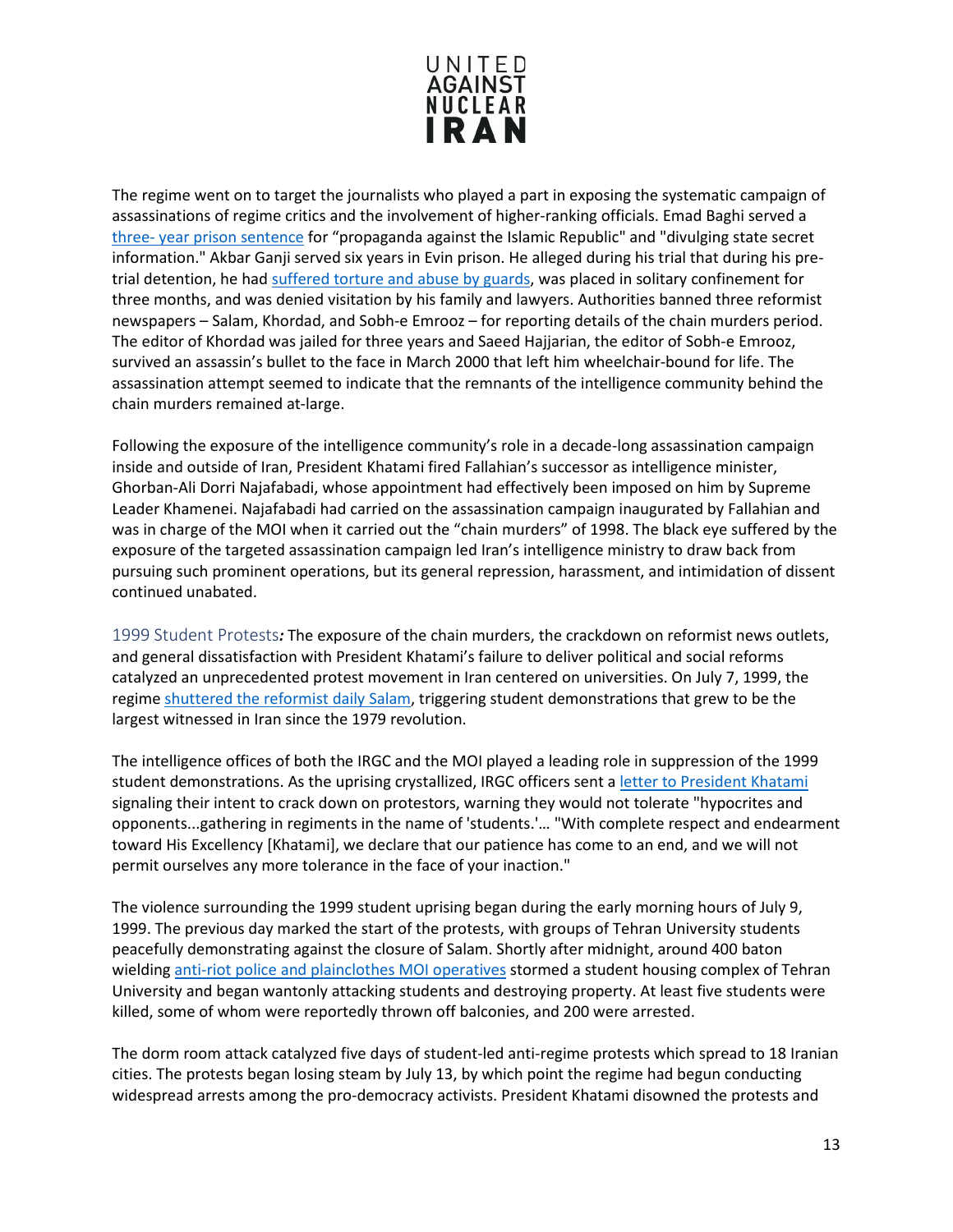

called for them to end, issuing a statement that the demonstrations were an attack on the foundations of the regime and accusing its leaders of harboring "evil aims." Despite Khatami's disavowal, the protestors returned to the street where they were violently confronted by [law enforcement, MOI anti](https://web.archive.org/web/20051126064014/http:/www.irb-cisr.gc.ca/en/research/publications/index_e.htm?cid=0&docid=96&sec=CH02)[riot special units, and thousands of Ansar-e Hezbollah members.](https://web.archive.org/web/20051126064014/http:/www.irb-cisr.gc.ca/en/research/publications/index_e.htm?cid=0&docid=96&sec=CH02) The following day, the regime mobilized tens of thousands of supporters – many who were reportedly government workers given the day off and bussed to Tehran – for a countervailing demonstration and show of force. The counterprotestors succeeded in taking back the streets, and many of the pro-reformist demonstrators who showed up were beaten and/or detained. Notably, current-President Hassan Rouhani, then the secretary of the Supreme National Security Council, addressed the counter-protestors, vowing to punish the "rioters" and threatening them with the death penalty.

The regime detained at least [1,200–1,400 students](https://www.hrw.org/news/1999/07/29/new-arrests-and-disappearances-iranian-students) during the course of the protests. Some of those detained wer[e beaten and tortured](http://news.bbc.co.uk/2/hi/middle_east/3879535.stm) and forced to sign confessions. Several detainees were sentenced to Evin prison and at least one of them, [Akbar Mohammadi,](https://www.hrw.org/news/2006/08/02/iran-imprisoned-dissident-dies-custody) died there. Mohammadi was released from Evin in 2004 due to health complications that arose from torture but was rearrested without warning in 2006. He underwent a hunger strike to protest his rearrest and died within a week. Several detained individuals remain missing.

<span id="page-13-0"></span>2009 Green Movement Uprising*:* After the student protests were pacified, Khamenei and his conservative clerical allies were critical of the MOI for fostering an environment too lenient on dissent. Khatami's chosen intelligence minister, Ali Yunesi, was despised in conservative circles for perceived liberal views, and for seeking to [rein in corruption](https://fas.org/irp/world/iran/mois-loc.pdf) within the MOI. According to a [Stratfor](https://worldview.stratfor.com/article/special-series-iranian-intelligence-and-regime-preservation) analysis, the supreme leader curtailed the MOI's influence and "gave the IRGC control of the former MOI intelligence officers and networks." Following Mahmoud Ahmadinejad's ascendance to the presidency, the MOI reestablished its independence under the leadership of intelligence minister Gholam Hossein Mohseni-Ejei, a figure suspected of backing the "chain murders" campaign. Ejei oversaw a crackdown on reformist dissent during his tenure.

Despite the ongoing repression of reformists, the 1999 mass student movement crystallized forces in Iran that were not fully purged but lay dormant for a decade. In 2009, the former student movement, in concert with elements of the reformist movement and disaffected middle class Iranians coalesced in the form of the Green Movement, a massive protest movement that formed in response to Ahmadinejad's victory over reformist candidate Mir-Hossein Mousavi in a highly irregular election.

The regime was caught off guard by the groundswell of opposition that emerged and was initially slow to react, taking two weeks to develop a strategy to quell the protests. The IRGC's newly upgraded intelligence organization (see Section 1) was tasked with the leading role in suppressing the Green Movement protests. On the day of protests, the regime would exert the maximum amount of violence without killing protestors to scare people off the street. The *Basij* Security Directorate, acting under the aegis of the IRGC intel organization, served as the primary authority arresting demonstrators, bringing many to temporary prisons and beating them up violently The Basij would then release most of the detained protestors, who would go on to warn their family and friends of their mistreatment, slowly reducing the amount of people willing to take the risk. The Basij also shot protesters with live ammunition and rubber bullets, fired tear gas and pepper spray at them, and hit them with clubs, batons, and baseball bats. Over time, the IRGC intelligence organization identified the network nodes of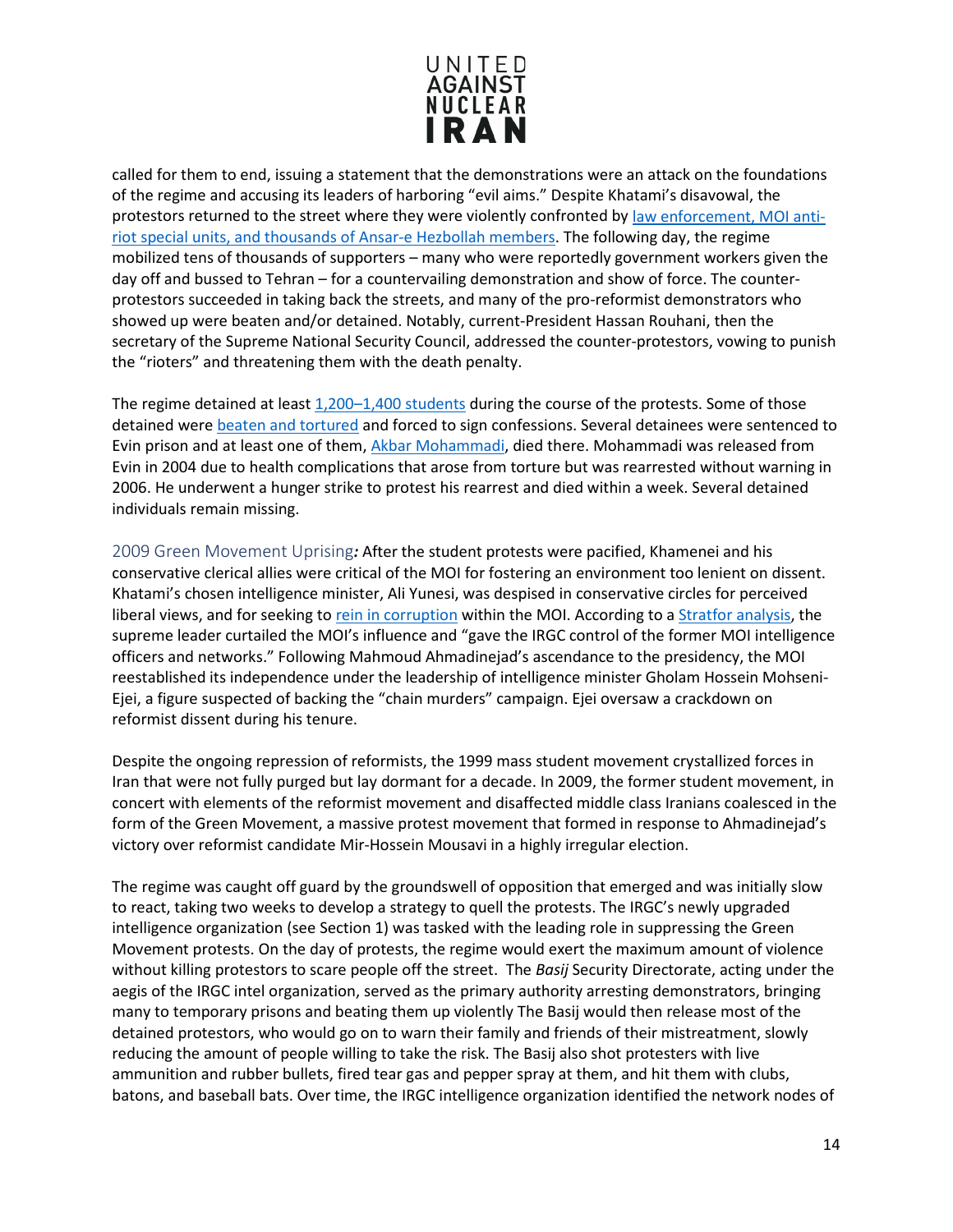

the Green Movement, which was predominantly organized online. The IRGC arrested many of the movement's leaders and sought to coerce their cooperation by threatening long prison sentences. The IRGC detained political prisoners in ward 2A of Evin Prison, which it controls and operates in extreme secrecy. According to a Wall Street Journa[l report,](https://www.wsj.com/articles/SB125797782460044139) "Lawyers have said the ward is off-limits to prison guards, the judiciary and even the intelligence ministry. Journalists working in Iran during the election protests were warned by the information ministry that the Revolutionary Guard had taken over security. If arrested, reporters were told their contacts at the intelligence ministry wouldn't be able to locate them or help release them."

The Iranian regime admitted to detainin[g 4,000 protesters](http://news.bbc.co.uk/2/hi/middle_east/8195586.stm) during the 2009 demonstrations. The actual number of detentions remains unknown. Those detained [included](https://www.hrw.org/news/2009/06/23/iran-violent-crackdown-protesters-widens) dissident politicians and clerics, journalists, bloggers, lawyers, students, and other activists. Iran's chief of police admitted that detainees were [tortured,](https://www.theguardian.com/world/2009/aug/09/iran-protesters-torture-election) with reports [alleging](https://www.theguardian.com/world/2009/aug/14/protesters-raped-iran-jail) rape, beatings, sleep deprivation, and other atrocities. Several detainees died in custody. With its brutal tactics, the regime effectively suffocated the Green Movement, preventing its reemergence to present day.

Under Hossein Taeb's leadership, the IRGC intelligence organization's power has continued to grow since the Green Movement protests were suppressed. Capitalizing on fears of western infiltration, the IRGC intel organization ha[s broadened its interrogation and arrest powers,](http://www.washingtoninstitute.org/policy-analysis/view/irans-widening-crackdown-pressures-rouhani) and subsequently abused its newfound powers to investigate and arrest thousands of Iranian citizens accused of ties to Western intelligence agencies.

Iran's intelligence agencies moved to tighten their control over Iranians' Internet access in the wake of the Green Movement protests, which relied heavily on social media (a relatively new phenomenon at the time) for coordination. The IRGC severely curtailed access to mobile communications and the Internet in the aftermath of the 2009 presidential election. Tehran first shut down internet access entirely and then restored it with diminished bandwidth. Iran also operated filters that blocked access to social media platforms like YouTube and Facebook, and blocked proxy servers that Iranians used to evade internet controls.

The IRGC's role in surveillance and Internet censorship has expanded since the 2009 protests. Iran privatized its Internet sector in 2009 and the IRGC used a shell corporation, the [Mobin Trust](http://scholarcommons.usf.edu/cgi/viewcontent.cgi?article=1449&context=jss)  [Corporation,](http://scholarcommons.usf.edu/cgi/viewcontent.cgi?article=1449&context=jss) to acquire a controlling stake in the Telecommunication Company of Iran, the nation's primary service provider, giving the IRGC the ability to effectively monitor Iranians' Internet communications. According to a [report](http://scholarcommons.usf.edu/cgi/viewcontent.cgi?article=1449&context=jss) in the Journal of Strategic Security, "The IRGC has also launched its own official website, Gerdab, which it uses to track the activities of suspected dissenters and to post public denouncements of them. Moreover, the IRGC also controls the Center for the Surveillance of Organized Crime and the Working Group for Determining Criminal Content, powerful groups with broad powers to censor and track Internet users, through the IRGC Intelligence Organization's Cyber Defense Command."

<span id="page-14-0"></span>2017-2018 Protests*:* In late December 2017, a new Iranian protest movement crystallized as demonstrations broke out in the city of Mashhad over rising inflation and unemployment and spread throughout the country. The demonstrations included elements of previous Iranian protest movements, but also, for the first time, featured many elements that did not previously protest and were assumed to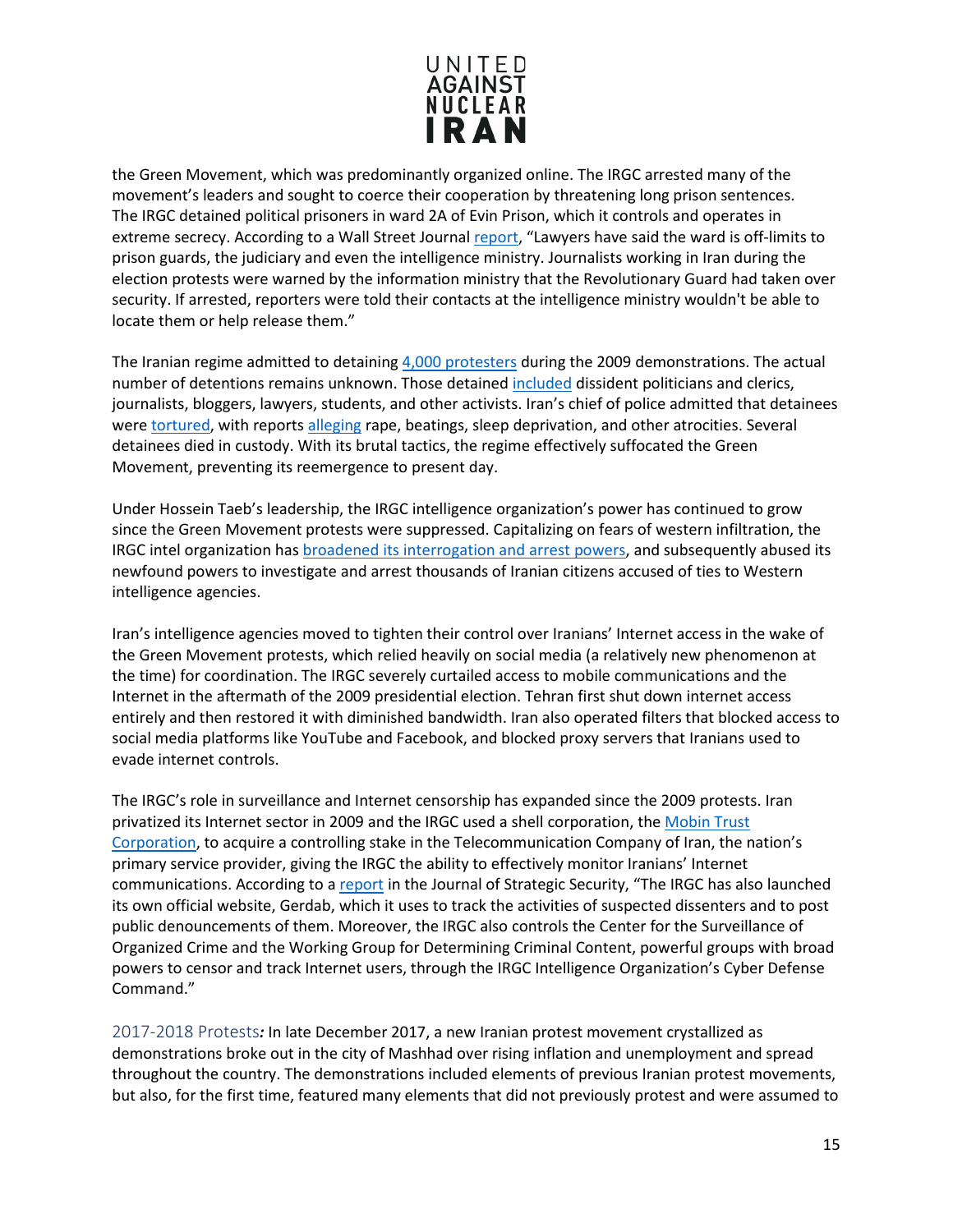

be natural regime supporters, such as low-income families dependent on social welfare benefits. The MOI and IRGC intelligence organization both played a role in combatting the unrest. The IRGC sought to block access to the Instagram and Telegram social-media platforms, which Iranians were using to share information about the protests. MOI agents reportedl[y arrested](https://iranhumanrights.org/2018/06/university-student-activists-sentenced-to-prison-after-being-arrested-by-president-rouhanis-intelligence-ministry/) more than 90 individuals during the protests, primarily university students.

Some detainees were reported being held in solitary confinement and denied contact with lawyers, and there were also reports of sentences being handed down based on coerced confessions. A 23 year-old man, [Sina Ghanbari,](https://www.iranhumanrights.org/2018/01/reformist-mp-pledges-to-seek-answers-on-students-arrested-in-irans-protests/) died in custody in Evin prison. Officials claim he hanged himself, but it is impossible to corroborate their version of events. Another protestor, 24 year-ol[d Saro Ghahremani,](https://www.iranhumanrights.org/2018/01/intelligence-ministry-forces-father-of-slain-protester-to-repeat-authorities-version-of-events-on-state-tv/) was arrested at a demonstration in Iran's Kurdish province. Eleven days later, his corpse was returned to his family showing signs of torture. His father was subsequently forced to issue a coerced confession on the Islamic Republic of Iran Broadcasting (IRIB) claiming that his son was part of an outlawed armed Kurdish faction, a charge which his family denies.

<span id="page-15-0"></span>2019-2020 Protests: In November of 2019, many Iranians around the country took to the streets to protest the government's steep increase in the price of gasoline, as well as rationing thereof. Facing protests in Iraq and Lebanon that were at least in part driven by opposition to Iranian meddling in those country's affairs and with Iran's economy deteriorating, Supreme Leader Khamenei [immediately](https://www.reuters.com/article/us-iran-protests-specialreport/special-report-irans-leader-ordered-crackdown-on-unrest-do-whatever-it-takes-to-end-it-idUSKBN1YR0QR) called upon the IRGC, *basij,* and Iranian intelligence organizations to rein in the demonstrations. Iran's intelligence ministry released a statement early on that, "key perpetrators of the past two days' riot have been identified and proper action is ongoing." Iranian security and intelligence forces moved quickly to suppress the protests and, according to a [report](https://www.reuters.com/article/us-iran-protests-specialreport/special-report-irans-leader-ordered-crackdown-on-unrest-do-whatever-it-takes-to-end-it-idUSKBN1YR0QR) in Reuters, may have killed nearly 1500 protestors.

Security and intelligence forces conducted mass arrests during the protests and in the weeks that followed. The government announced that it had [arrested over 1000](https://www.amnesty.org/en/latest/news/2019/12/iran-thousands-arbitrarily-detained-and-at-risk-of-torture-in-chilling-post-protest-crackdown/) just in the first three days of the protests. According to Amnesty International, security and intelligence forces continued conducting raids targeting the homes and workplaces of suspected demonstrators, weeks after the protests died down. Amnesty further reported that many protestors were detained incommunicado and denied access to their families or lawyers, and alleged that many detainees were subject to ill treatment, torture, and beatings. Security and intelligence agents reportedly staked out hospitals, demanding the names of new admittees and arresting presumed protestors who came in with injuries, potentially preventing them from receiving needed care.

The November protests were also notable because of the Iranian government's decision to restrict internet access in order to thwart efforts at organizing demonstrations and to prevent reports and images of the government's brutality from being disseminated. According to NetBlocks, a group that monitors worldwide internet access, the Iranian internet [disruption](https://www.cnbc.com/2019/11/17/iran-supreme-leader-warns-thugs-amid-gas-price-protests.html) was "the most severe recorded in Iran since President Rouhani came to power, and the most severe disconnection tracked by NetBlocks in any country in terms of its technical complexity and breadth."

In January 2020, protestors returned to the streets after the Iranian government attempted to cover up its role in the downing of a Ukrainian airliner. Iranian authorities reportedly [fired on demonstrators](https://www.nytimes.com/2020/01/12/world/middleeast/iran-plane-protests.html) with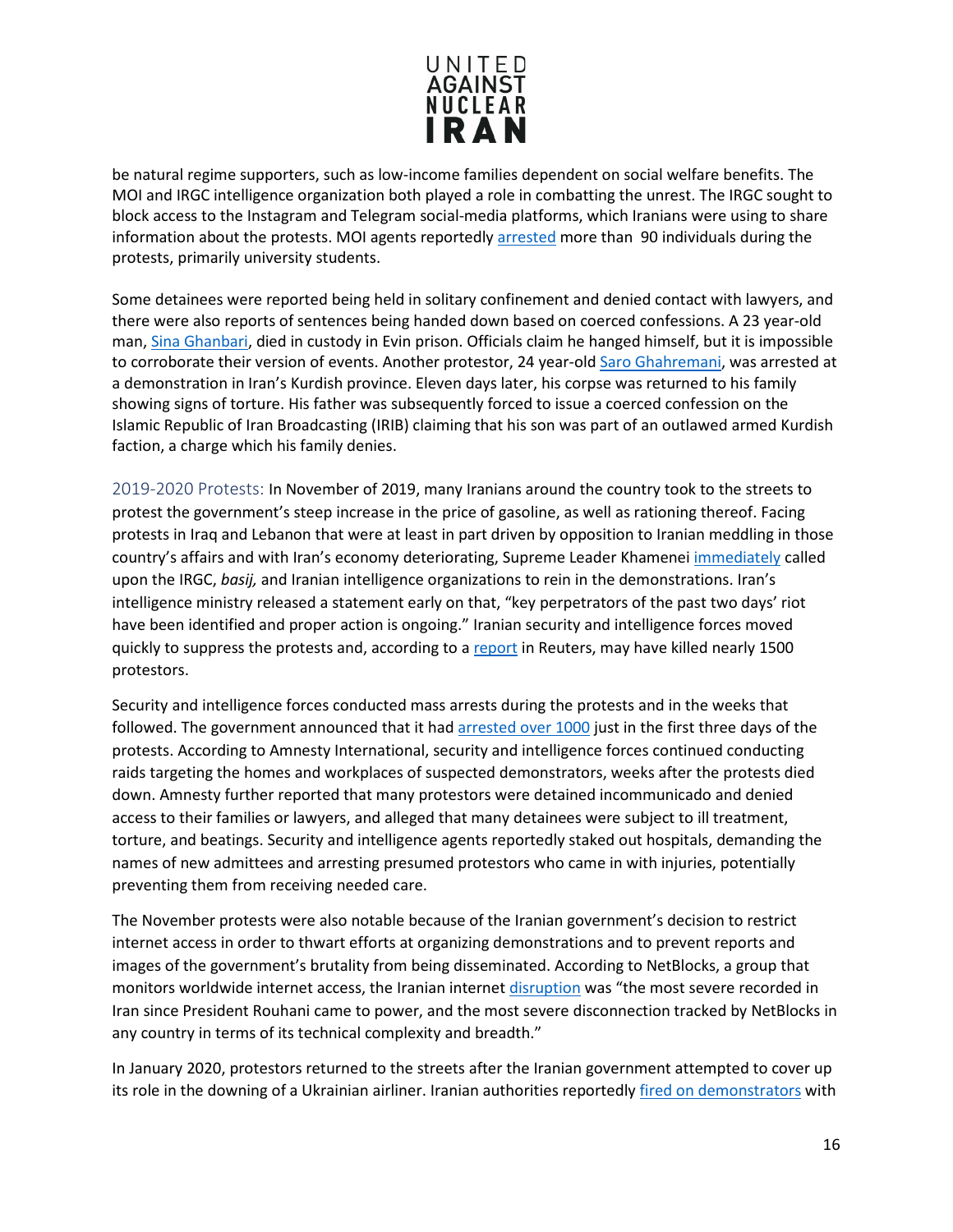

live ammunition and rubber bullets, deployed tear gas against them, and beat them. Amnesty Internationa[l reported](https://www.amnesty.org/en/latest/news/2020/01/iran-scores-injured-as-security-forces-use-unlawful-force-to-crush-protests/) that scores of protestors were arrested around the country. They further reported that intelligence and security agents had established a heavy presence in hospitals, leading some hospitals to turn away patients lest they face retaliation for aiding the demonstrators.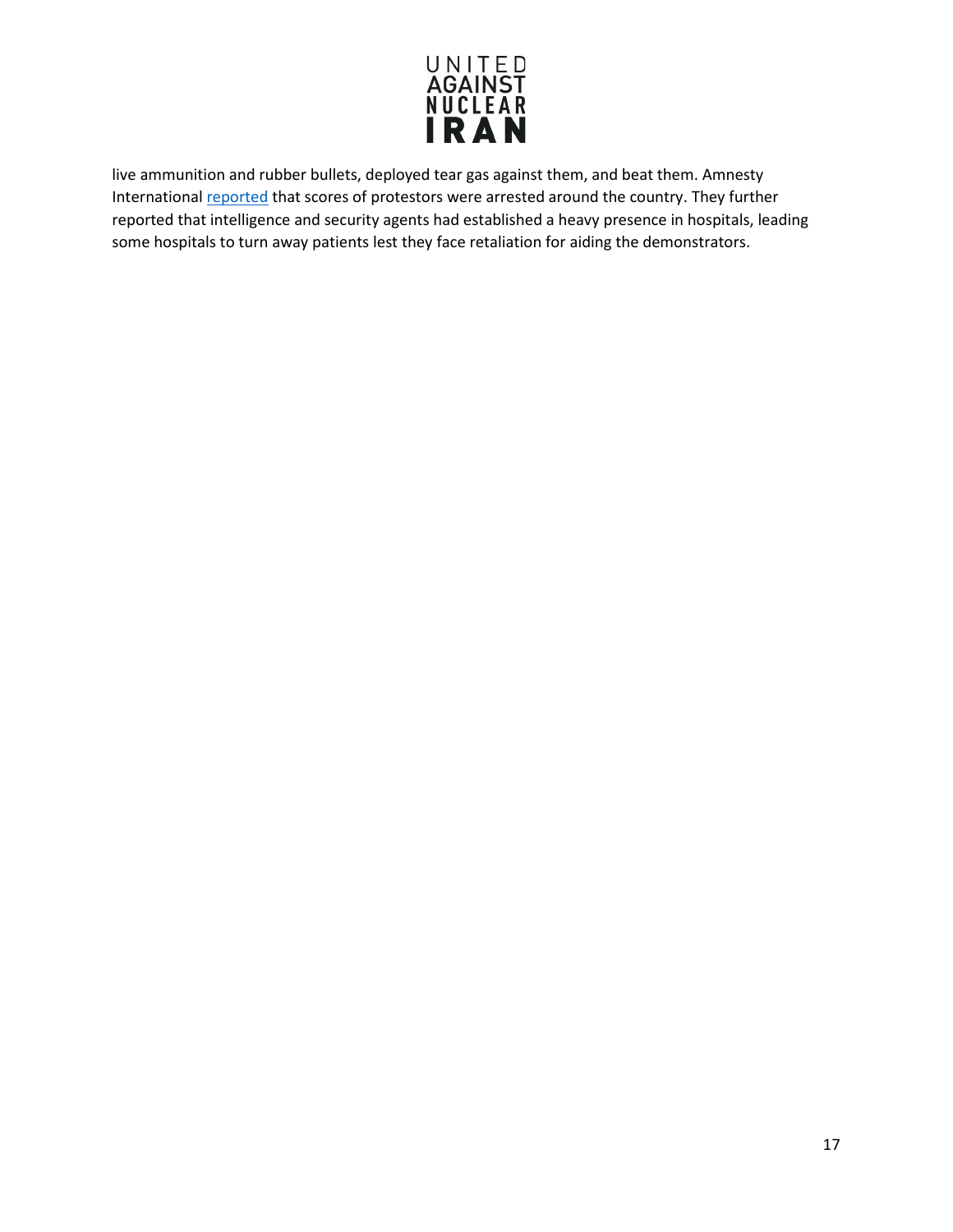

#### <span id="page-17-0"></span>Malign International Activities

The Ministry of Intelligence (MOI) and Islamic Revolutionary Guard Corps Intelligence Organization (IRGC-IO), play a crucial, constitutionally mandated supporting role in Iran's efforts to preserve and export the Islamic Revolution. While the Quds Force – the IRGC's foreign expeditionary force –is at the forefront of Iran's global campaign of state-sponsored terrorism and subversion, Iran's intelligence agencies play an active role behind the scenes, providing material, technical, logistical and operational support to the Quds Force and Iran's terrorist proxies, including Hezbollah, Hamas, and various Shia militias. At times, the MOI and IRGC-IO act independently of one another to further Iranian foreign policy objectives.

<span id="page-17-1"></span>Preserving the Revolution*:* Even in the international arena, the primary focus of Iran's intelligence agencies is the domestic imperative of preserving the revolutionary regime. Political and ethnic dissident groups of various stripes are active abroad, and the MOI plays the leading role in monitoring, infiltrating, and sabotaging these groups on foreign soil.

Following the Islamic Revolution, Ayatollah Khomeini's newly installed Revolutionary Council immediately set about trying to eliminate potential nodes of opposition and as part of that effort, Iranian intelligence agents abroad undertook a campaign of targeted assassinations against exiled dissidents. According to the Iran Human Rights Documentation Center, Iranian intelligence agents have been linked to the assassination of at least "162 monarchist, nationalist, and democratic expatriate [activists"](http://www.iranhrdc.org/english/english/publications/reports/3152-no-safe-haven-iran-s-global-assassination-campaign.html#4.1) in 19 different countries. A detailed accounting of the known victims of Iran's international assassination campaign and its perpetrators can be found [here.](https://scholarsarchive.byu.edu/cgi/viewcontent.cgi?article=2579&context=facpub)

The earliest targets of the assassination campaign were monarchists critical of the revolutionary regime. In December 1979, Prince Shahriar Shafiq, a 34-year-old nephew of the Shah, was shot to death in Paris, France, the first victim of extrajudicial assassination abroad. Shafiq was forced into exile due to his efforts to organize resistance to Khomeini's revolutionary government, activities which he continued upon his arrival in France. On his way to visit his also-exiled mother's apartment, a gunman concealing his identity with a motorcycle helmet shot him twice, killing him. Ayatollah Sadegh Khalkhali, a prominent regime official who served as the first religious magistrate of Iran's revolutionary courts, published a statement in the hardline newspaper *Kayhan* claiming that members of the faction he led, *fadaiyan-i Islam* (Devotees of Islam), were behind the killing. Khalkhali further vowed that his guerilla fighters would continue to target former regime figures.

In July 1980, Khomeini's agents struck in Bethesda, Maryland, a suburb of Washington, DC. Ali Akbar Tabatabai, a diplomat who served as the country's press attaché in Iran's U.S. embassy under the Shah was shot and killed in his home by [Daoud Salahuddin,](https://www.washingtonpost.com/archive/lifestyle/magazine/1996/08/25/the-lone-assassin/79a2ba00-e318-42e3-94cb-d26db6972e35/?noredirect=on&utm_term=.a44c93abc73e) an African-American Baptist convert to Islam sympathetic to Khomeini's Islamic Revolution. Tabatabai became a prominent critic of Khomeini following the Islamic Revolution and founded the Iran Freedom Foundation, an organization that advocated for replacing Khomeini's regime with a secular democracy. According to his assassin's account, Salahuddin accepted several thousand dollars from a representative of Khomeini's government to carry out the plot, which involved disguising himself as a postal worker. After executing the assassination, Salahuddin's accomplices helped him escape to Iran via Canada and Switzerland. He has lived in Iran as a fugitive shielded from justice by the Iranian regime to present day. In 2007, Salahuddin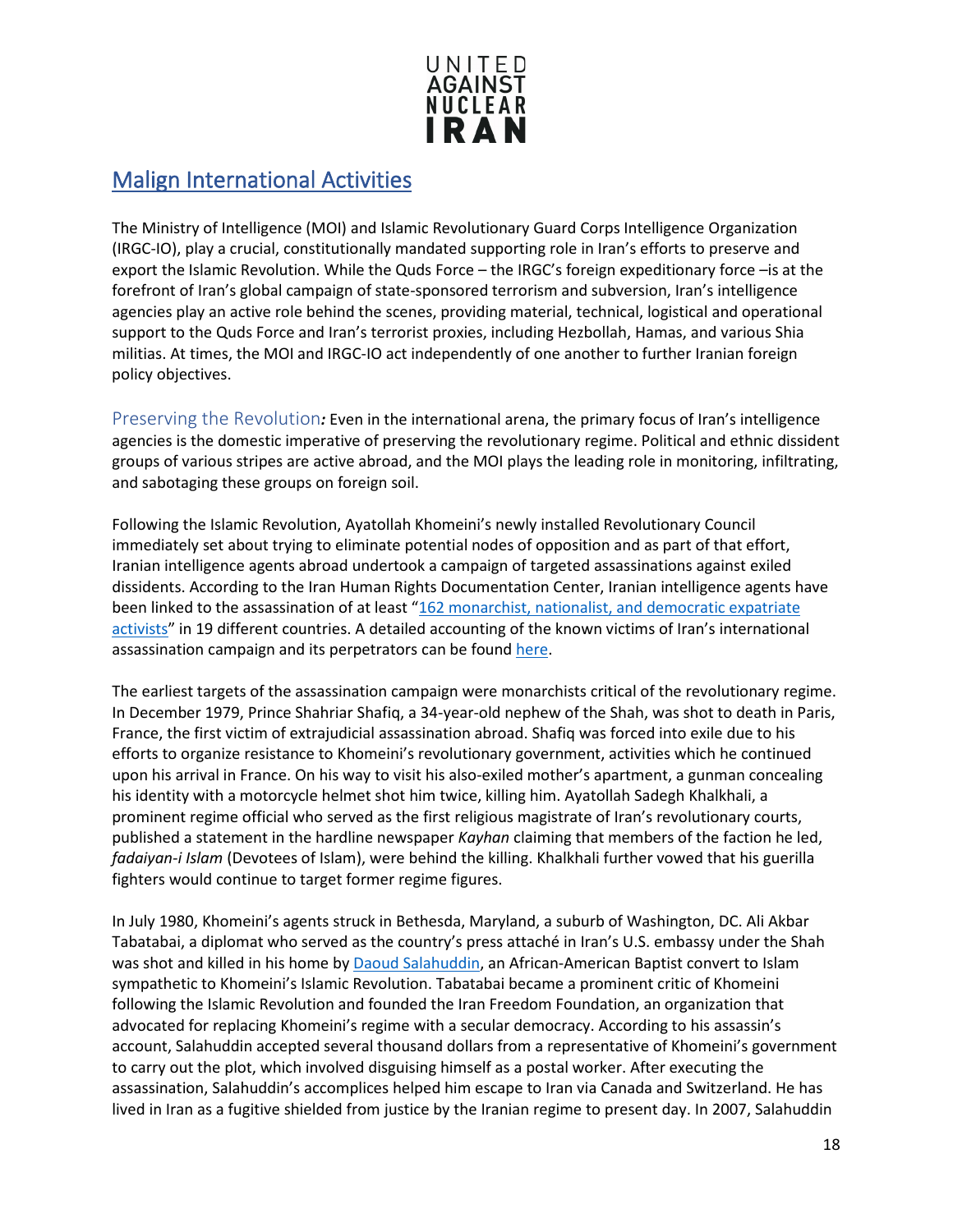

was th[e last known person to have had contact with Robert Levinson,](https://www.washingtonpost.com/world/national-security/2-americans-believed-detained-in-iran-are-not-among-those-coming-home/2016/01/16/1242d488-bc73-11e5-99f3-184bc379b12d_story.html?utm_term=.3b3b7e457158) a former FBI agent who remains missing in Iran.

Revolutionary paramilitary organizations such as *fadaiyan-i Islam* formed the basis of Iran's early intelligence community, and they pursued regime opponents abroad on an ad hoc basis. Upon the creation of the MOI, the assassination campaign became a ["coordinated government action in which](https://iranhrdc.org/no-safe-haven-irans-global-assassination-campaign/)  [Iranian intelligence officers and soldiers of the Revolutionary Guards' elite Quds Force provided the tip](https://iranhrdc.org/no-safe-haven-irans-global-assassination-campaign/)  [of a spear wielded against the opposition by the Special Affairs Committee, an extraparliamentary body](https://iranhrdc.org/no-safe-haven-irans-global-assassination-campaign/)  [comprised of some of the most powerful executive political figures in the country.](https://iranhrdc.org/no-safe-haven-irans-global-assassination-campaign/)"

The MOI-led assassination campaign would continu[e until 1999.](https://edoc.tips/download/philip-h-j-davies-kristian-c-gustafson-intelligence-elsewhere-spies_pdf) The international campaign increased in scope and intensity during the period concurrent with the "chain murders" in Iran, from 1988-1998. The increasing reliance on assassinations was largely the handiwork of President Rafsanjani's intelligence minister Ali Fallahian, who was also the chief architect of the domestic assassination campaign against regime opponents. After the MOI was purged of many of its most hardline staffers in the wake of the discovery of the chain murders, the international assassinations tapered off as well.

One of the more sensational assassinations during this period took place in Switzerland in April 1990 and targeted Kazem Rajavi, the brother of MEK leader Massoud Rajavi. Two cars ran Rajavi's vehicle off the road, after which armed gunmen exited one of the cars and executed Rajavi. Swiss investigators issued a report naming 13 suspects believed to be Iranian intelligence officers. According to the [report,](https://books.google.com/books?id=UgoxCgAAQBAJ&pg=PA67&lpg=PA67&dq=iran+embassy+cultural+centers+europe&source=bl&ots=HA6z1XF48r&sig=UhhB4soYdbkmJId9VSPgLyvCc3o&hl=en&sa=X&ved=0ahUKEwjn2cKb0bDYAhUhneAKHYSxAfY4ChDoAQgzMAI#v=onepage&q=mykonos&f=false) "all 13 came to Switzerland on brand-new government service passports, many issued in Tehran on the same date. Most listed the same personal address, Karim-Khan 40, which turns out to be an intelligence ministry building."

In August 1991, Iranian operatives stabbed to death one of the most prominent exiled opposition figures, Dr. Shapour Bakhtiar, and his secretary in his Paris apartment. Bakhtiar was a political opponent of the Shah who the Shah appointed as his final prime minister in a last-ditch effort to prop up his crumbling government at the end of 1978. During his short-lived tenure, Bakhtiar sought to rapidly implement political reforms in an effort to pacify Khomeini's revolutionary forces. Khomeini, insisting on nothing less than the overthrow of the monarchy, rejected Bakhtiar's government and denounced him for collaborating with the Shah. Bakhtiar fled Iran shortly after the Islamic Revolution in April 1979.

Bakhtiar was one of the former regime figures marked for assassination by Ayatollah Khalkhali, the first magistrate of Iran's revolutionary courts immediately following the revolution. Upon his emergence in Paris, Bakhtiar founded and led the National Movement of the Iranian Resistance. This organization connected Bakhtiar to Ali Akbar Tabatabai, who served as Bakhtiar'[s primary spokesman](https://www.washingtonpost.com/archive/lifestyle/magazine/1996/08/25/the-lone-assassin/79a2ba00-e318-42e3-94cb-d26db6972e35/?noredirect=on&utm_term=.a44c93abc73e) in the U.S. In July 1980, Khomeini thwarted a coup plot led by Iranian military officers at the Nojeh air base which Bakhtiar was accused of backing. Shortly thereafter, Bakhtiar survived the first assassination attempt on his life by Khomeini's agents. One of the would-be assassins later implicated the Iranian regime in the plot, stating in a 1991 [interview,](https://ctc.usma.edu/irans-deadly-diplomats/) "I had no personal feelings against Bakhtiar ... It was purely political. He had been sentenced to death by the Iranian Revolutionary Tribunal. They sent five of us to execute him." In 1991, three Iranian operatives were dispatched for another assassination attempt on Bakhtiar, this one successful. Two of the assassins [escaped to Iran](https://www.pbs.org/wgbh/pages/frontline/tehranbureau/2011/01/the-chain-murders-killing-dissidents-and-intellectuals-1988-1998.html) while the third was apprehended in Switzerland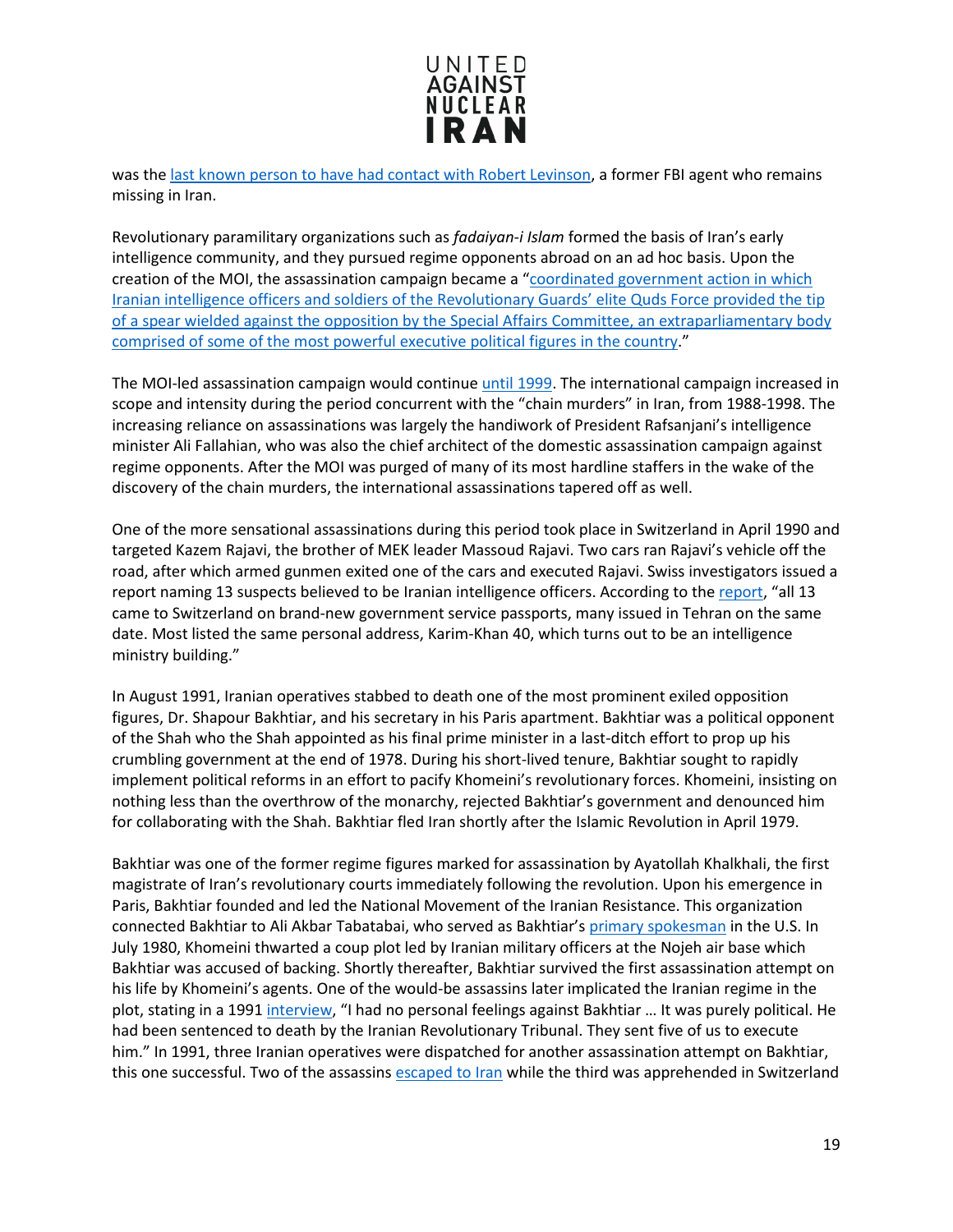

and extradited to France. The assassin received a life sentence, but was paroled in 2010 and subsequently repatriated to Iran.

Perhaps the most ["daring and public"](https://books.google.com/books?id=UgoxCgAAQBAJ&pg=PA67&lpg=PA67&dq=iran+embassy+cultural+centers+europe&source=bl&ots=HA6z1XF48r&sig=UhhB4soYdbkmJId9VSPgLyvCc3o&hl=en&sa=X&ved=0ahUKEwjn2cKb0bDYAhUhneAKHYSxAfY4ChDoAQgzMAI#v=onepage&q=iran%20embassy%20cultural%20centers%20europe&f=false) incident during this time period was the elaborately planned assassination of four Kurdish democracy activists at the Mykonos Restaurant in Berlin, Germany on September 17, 1992. The Mykonos plot was carried out by a Hezbollah cell acting under the orders of the Iranian government and with direct participation by MOI operatives. An Iranian defector with ties to the security establishment alleged that the decision to carry out the attack was made by Iran's Special Affairs Committee, which included President Rafsanjani, Intelligence Minister Fallahian, former Foreign Minister Ali Akbar Velayati, and Supreme Leader Khamenei himself. In the run up to the attack, Fallahian gave a series of interviews in which he boasted that Iran surveilled dissidents abroad and had already eliminated some top regime opponents.

An MOI operative trained in Lebanon led the "attack group" behind the Mykonos assassination and served as one of the two gunmen. The other gunman, and many of the co-conspirators in the attack were Hezbollah members based in Germany. The MOI was instrumental in the logistics of the attack, conducting surveillance of the targets and securing the weapons and silencers used. Following Germany's investigation, into the attack, the federal prosecutor [issued an arrest warrant](https://fas.org/irp/world/iran/mois-loc.pdf) for Ali Fallahian for ordering the attack. Khamenei, Rafsanjani, and Velayati would also be charged for their roles in the plot in November 1996.

The revelation of the MOI's role in the chain murders, along with rising international condemnation and pressure from countries where Iranian intelligence operatives had carried out assassinations, led the Islamic Republic to abandon the practice by 1999. Since that time, Iran's external intelligence apparatus has shifted its focus to harassment, intimidation, and delegitimization of dissidents abroad.

Embedded Iranian intelligence agents ["have been known to monitor dissidents by infiltrating and](https://worldview.stratfor.com/article/special-series-iranian-intelligence-and-regime-preservation)  [observing their meetings and speeches, and MOI officers often want dissidents to know they are being](https://worldview.stratfor.com/article/special-series-iranian-intelligence-and-regime-preservation)  [watched so that they will be intimidated.](https://worldview.stratfor.com/article/special-series-iranian-intelligence-and-regime-preservation)" Iranian intelligence frequently engages in disinformation campaigns to tarnish the reputation of dissident groups abroad and to sour their relations with host countries, a tactic it learned from the Soviet KGB. In 2013, for instance, at the Obama administration's urging, Albania offered [asylum to up to 2000 Iranian MEK dissidents.](http://www.balkanalysis.com/blog/2017/01/29/the-iranian-mek-in-albania-implications-and-possible-future-sectarian-divisions/) In response to their presence, [Iranian media outlets began publishing articles in Albanian meant to discredit the MEK.](http://iranprobe.com/explore/articles/iran-launches-albanian-media-to-target-dissident-exiles.html) In May 2017, the Islamic Republic of Iran Broadcasting (IRIB) announced the launch of a [24-hour Balkan Network](http://iranprobe.com/explore/news/iran-reveals-its-malicious-intentions-in-balkans.html) featuring Bosnian and Albanian language programming meant both to propagate the Iranian regime's religious and geopolitical worldview, and to influence public opinion against the MEK.

Iran has also launched complex operations in recent years to lure dissidents into third countries, which offer Iranian intelligence a permissive environment, and to kidnap them while there. Recent cases include the late dissident journalist [Ruhollah Zam,](https://www.nytimes.com/2020/12/12/world/europe/iran-execution-Ruhollah-Zam.html) the son of a former regime official, who ran a popular Telegram channel called Amad News. Beginning in 2011, Zam had lived in exile in France under police protection. In 2019, he was lured to Iraq with false promises of funding for a media project, and abducted there by the IRGC. Zam was later executed in December 2020 for the crime of "corruption on earth."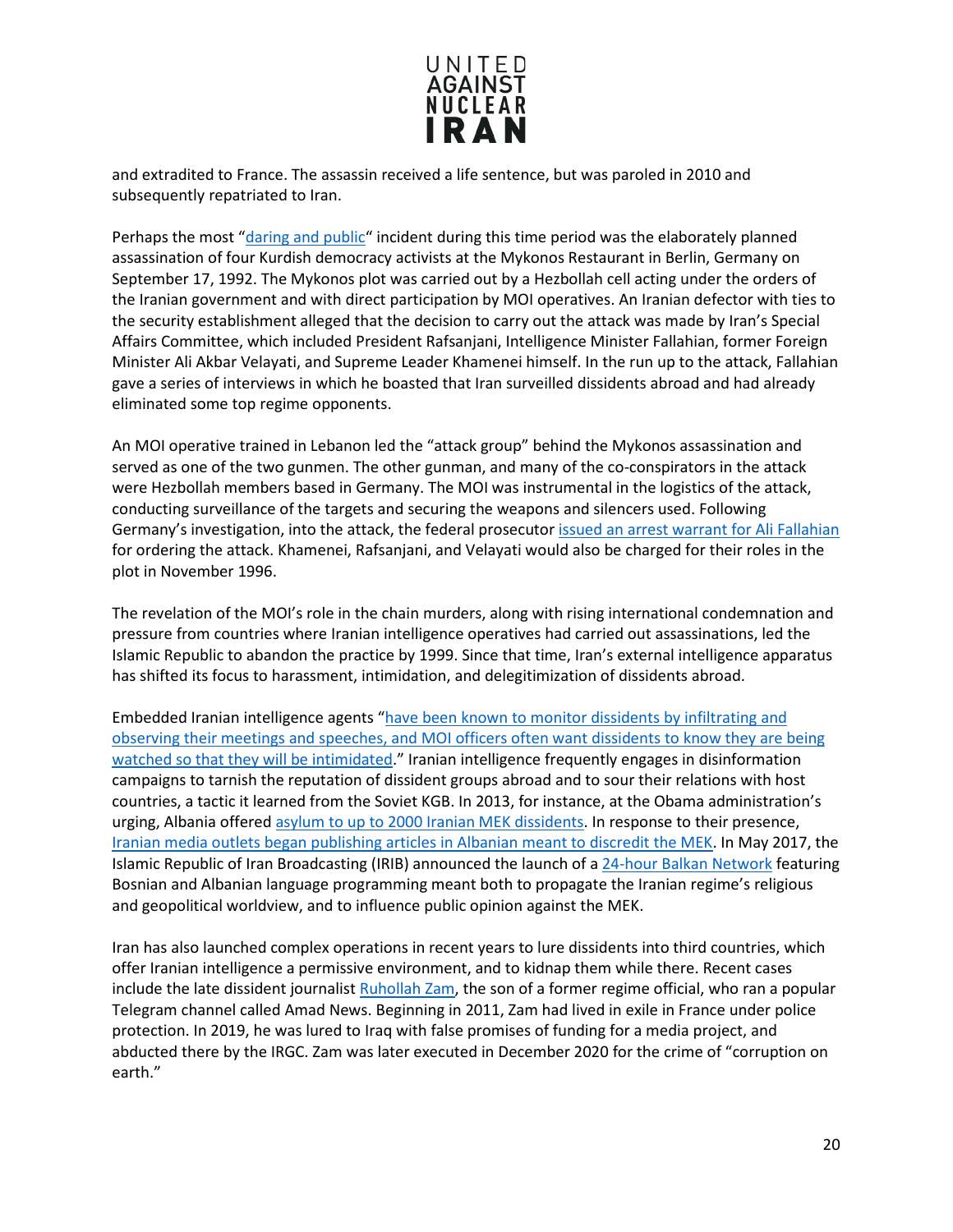

The regime also kidnapped [Jamshid Sharmahd,](https://www.voanews.com/middle-east/voa-news-iran/family-tells-ap-iran-abducted-california-man-while-dubai) a California-based operative of the Kingdom Assembly of Iran's Tondar opposition group, in Dubai. After, based on cell phone data, Iranian operatives took him to Oman and then to Iran. The regime accused Sharmahd, a German citizen, of complicity in a 2008 attack on a mosque, but Sharmahd's family denies the allegation, saying he was merely a spokesman for the group. A similar modus operandi was employed in Iran's abduction of [Habib Chaab](https://news.sky.com/story/habib-chaab-files-show-how-dissident-was-kidnapped-in-turkey-after-honeytrap-plot-by-iran-12164228) in Turkey. Chaab, a founder of the Arab Struggle Movement for the Liberation of Ahvaz (ASMLA) and a Swedish citizen, was lured to Istanbul using an [MOI](https://www.reuters.com/article/iran-security-arrest-turkey-int/turkey-detains-11-over-abduction-of-iranian-dissident-police-idUSKBN28O1HD) "honey trap." This entailed the use of a female Iranian spy who enticed Chaab to travel to Turkey under the pretext of a romantic meeting. He was then kidnapped and smuggled across the border into Iran. There, he appeared on state television, with an alleged coerced confession to engaging in terrorism. Thus, the IRGC and MOI have both been using this tactic.

In July 2021, the U.S. Department of Justic[e unsealed an indictment](https://www.justice.gov/usao-sdny/pr/manhattan-us-attorney-announces-kidnapping-conspiracy-charges-against-iranian) charging an Iranian intelligence officer, three Iranian intelligence "assets," and a co-conspirator based in California with plotting to kidnap Masih Alinejad, a dissident Iranian journalist and human rights activist residing in Brooklyn who was a vocal critic of the regime's mandatory veiling policies. According to Alinejad, Iran's MOI [orchestrated the plot,](https://www.washingtonpost.com/world/2021/07/14/iran-journalist-kidnapping-alinejad/) using laundered money to pay private investigators to surveil Alinejad in her Brooklyn home with the eventual objective of kidnapping and forcibly repatriating her to Iran. The Iranian intelligence agents reportedly sought to pressure her family members residing in Iran to lure her to a third country where they would capture her, and researched using military speedboats to initially extricate her to Venezuela. An Iranian writer, Roya Hakakian[, revealed](https://www.nybooks.com/daily/2021/08/22/irans-killers-in-our-midst/) in 2021 that the FBI had warned her that Iranian operatives were targeting her as well.

<span id="page-20-0"></span>Exporting the Revolution*:* Iran made the decision to spread its revolutionary ideology through terrorism and subversion in the early years following the Islamic Revolution. At a 1982 conference in Tehran, former IRGC commander Javad Mansouri proclaimed, "Our revolution can only be exported [with grenades and explosives.](https://www.longwarjournal.org/archives/2013/05/argentine_prosecutor.php)" In the same speech, Mansouri called upon Iran to transform every [Iranian embassy into an intelligence center and a base to export the revolution.](https://www.longwarjournal.org/archives/2013/05/argentine_prosecutor.php)

The regime adopted Mansouri's strategy, and as a result, Iran seeks to embed undercover intelligence agents and IRGC operatives in its foreign embassies, which are often heavily scrutinized by host countries. According to Stratfor, "Iran includes large intelligence sections in its embassies and missions, and official cover ofte[n includes](https://worldview.stratfor.com/article/special-series-iranian-intelligence-and-regime-preservation) positions in the Foreign Ministry abroad. ... The MOI also employs nonofficial cover for its officers, including those of student, professor, journalist and employee of stateowned or state-connected companies (e.g., IranAir and Iranian banks)."

In communities where Iran has an embassy or consulate, it typically also operates an interconnected web of mosques, cultural centers, educational institutions, charities, and media organs. Many of these organizations double as fronts for the MOI and IRGC-IO to embed agents. Within these institutions, Iranian intel operatives fulfill a number of foreign policy objectives on behalf of the Iranian regime.

Among their primary duties, Iranian agents seek out and establish ties to potential recruits from local communities sympathetic to Iran's Islamic Revolution for training and indoctrination oriented toward radicalization. Recruitment often occurs at business conferences and religious or cultural events. These recruits in turn provide the Iranian regime a support base in host countries, and Iran's intelligence services pay for the most ideological committed individuals to travel to Iran for specialized religious and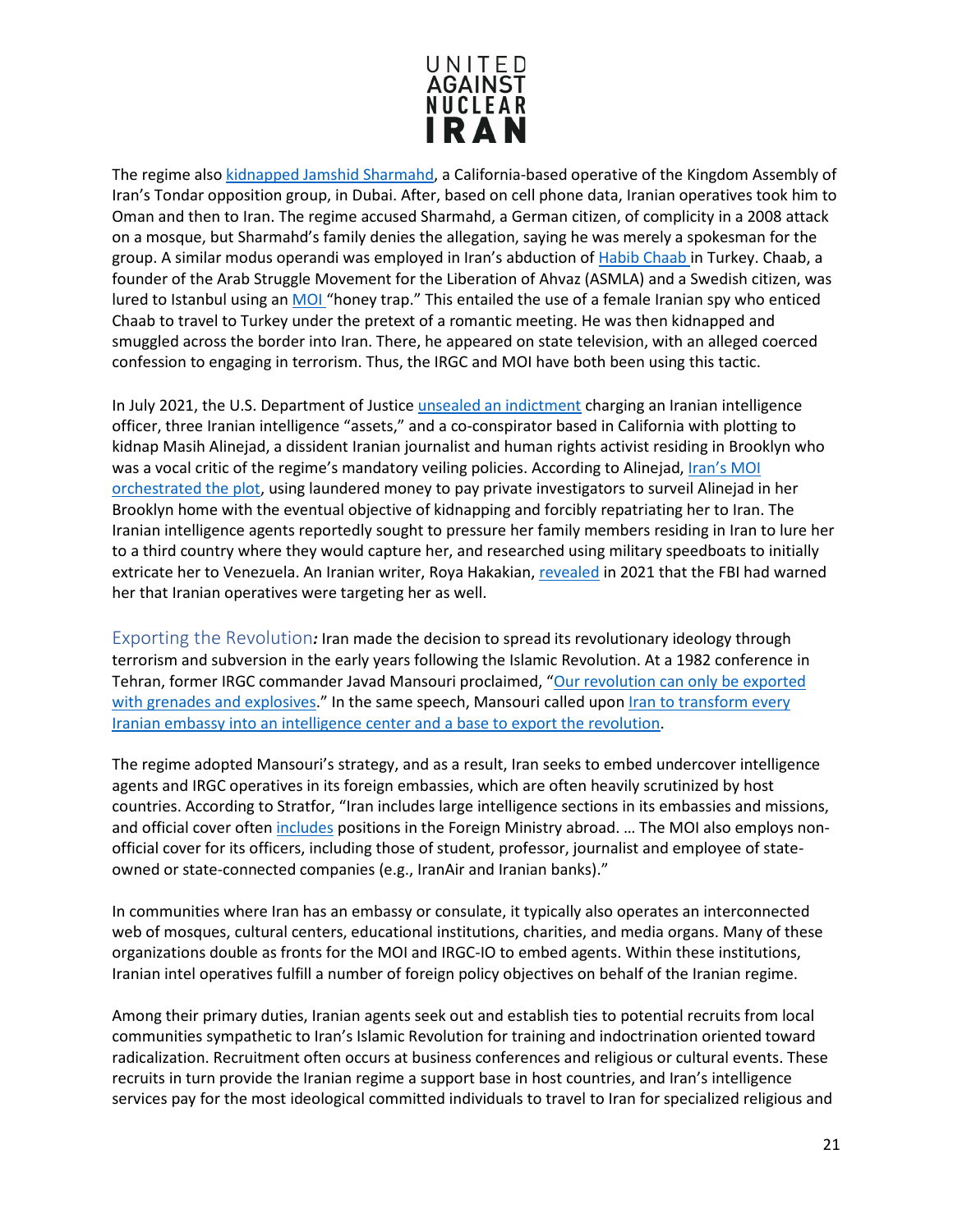

paramilitary training. Iran's recruits can then use the cover of the Iranian-funded and directed religious, cultural, and educational institutions to establish networks and exchange lessons learned. Iran is able to plug some recruits into existing Hezbollah networks, where they assist the global terrorist organization in its criminal and violent exploits.

Another function of embedded Iranian intelligence agents is to provide logistical and operational support for Hezbollah terrorist attacks in conjunction with the IRGC-Quds Force. The 1992 and 1994 bombings in Buenos Aires of the Israeli embassy and AMIA Jewish Community Center provide a case study for the modus operandi of Iran's intelligence services in facilitating terrorist attacks.

In the mid-1980s, Iran dispatched a committed revolutionary, Mohsen Rabbani, to Latin America to build out ["an intelligence system that would report to the Iranian Embassy in Buenos Aires and then up](http://docs.house.gov/meetings/FA/FA07/20150318/103177/HHRG-114-FA07-Wstate-HumireJ-20150318.pdf)  [to Tehran.](http://docs.house.gov/meetings/FA/FA07/20150318/103177/HHRG-114-FA07-Wstate-HumireJ-20150318.pdf)" Serving as the imam of a major Iranian-directed mosque, Rabbani propagandized on behalf of Iran's revolutionary government, cultivating and training disciples willing to conduct espionage and subversive activities to further Iranian objectives. The intelligence network formed by Rabbani and his disciples provided logistical and operational support to the embedded Hezbollah network that carried out the 1992 and 1994 bombings targeting Buenos Aires's Jewish/Israeli community. Rabbani's team surveilled locations, provided documentation and communications support to the bombers, and in the case of the AMIA attack[, handled all details pertaining to the purchase, hiding, and arming of the van to](https://books.google.com/books?id=6QsxCgAAQBAJ&pg=PA86&lpg=PA86&dq=rabbani+renault&source=bl&ots=UM_GwjVNS_&sig=4B7Rjq9kRjEVXw3CD7DqT21zZ3I&hl=en&sa=X&ved=0ahUKEwiotavBloHXAhVL4iYKHQkxBRwQ6AEIPTAI#v=onepage&q=rabbani%20renault&f=false)  [be used in the bombing.](https://books.google.com/books?id=6QsxCgAAQBAJ&pg=PA86&lpg=PA86&dq=rabbani+renault&source=bl&ots=UM_GwjVNS_&sig=4B7Rjq9kRjEVXw3CD7DqT21zZ3I&hl=en&sa=X&ved=0ahUKEwiotavBloHXAhVL4iYKHQkxBRwQ6AEIPTAI#v=onepage&q=rabbani%20renault&f=false)

A subsequent investigation of the bombings by Argentinean prosecutor Alberto Nisman fingered Rabbani, who had built a network of ["local clandestine intelligence stations designed to sponsor, foster](http://www.defenddemocracy.org/content/uploads/documents/summary_(31_pages).pdf)  [and execute terrorist attacks,](http://www.defenddemocracy.org/content/uploads/documents/summary_(31_pages).pdf)" as the mastermind behind the attacks. Immediately preceding the AMIA bombing, Iran moved to suddenly designate Rabbani as the Cultural Attaché to the Iranian Embassy in Buenos Aires, accordingly granting him a diplomatic passport. This hasty appointment enabled Rabbani to use the cover of the Iranian embassy "to go about providing material support for the operation with [relative ease, while at the same time guaranteeing him diplomatic immunity following the attack.](https://books.google.com/books?id=6QsxCgAAQBAJ&pg=PA86&lpg=PA86&dq=rabbani+renault&source=bl&ots=UM_GwjVNS_&sig=4B7Rjq9kRjEVXw3CD7DqT21zZ3I&hl=en&sa=X&ved=0ahUKEwiotavBloHXAhVL4iYKHQkxBRwQ6AEIPTAI#v=onepage&q=rabbani%20renault&f=false)"

Nisman's report further concluded that ["the decision to carry out the AMIA attack was made, and the](http://www.peaceandtolerance.org/wp-content/uploads/sites/4/2015/01/nismanindict.pdf)  [attack was orchestrated, by the highest officials of the Islamic Republic of Iran at the time, and that](http://www.peaceandtolerance.org/wp-content/uploads/sites/4/2015/01/nismanindict.pdf)  these officials instructed Lebanese Hezbollah - a group that has historically been subordinated to the [economic and political interests of the Tehran regime – to carry out the attack.](http://www.peaceandtolerance.org/wp-content/uploads/sites/4/2015/01/nismanindict.pdf)" An FBI investigation into the attack found that Rabbani used his perch in the office of the Cultural Attaché to stay in frequent contact, under the radar, with the Hezbollah operatives carrying out the attack.

The Iranian officials behind the attacks were the Special Affairs Committee, the same officials who had orchestrated the Iranian campaign of dissident assassinations abroad in venues like Mykonos. Nisman's findings precipitated the issuance by an Argentinean court of international arrest warrants for [nine high](https://www.google.com/search?q=rabbani+vahidi+rafsanjani&source=lnms&tbm=isch&sa=X&ved=0ahUKEwi6_Jeq1IXXAhWs5oMKHYraAz0Q_AUICigB&biw=1707&bih=816&dpr=1.13#imgrc=bp7QCeS-MqhpgM:)[ranking Iranian and Hezbollah officials,](https://www.google.com/search?q=rabbani+vahidi+rafsanjani&source=lnms&tbm=isch&sa=X&ved=0ahUKEwi6_Jeq1IXXAhWs5oMKHYraAz0Q_AUICigB&biw=1707&bih=816&dpr=1.13#imgrc=bp7QCeS-MqhpgM:) including former Iranian President Ali Akbar Hashemi Rafsanjani, former Iranian Intelligence Minister Ali Fallahian, former Foreign Minister Ali Akbar Velayati, and Mohsen Rabbani.

Since the bombings in Argentina, Iran has sought to embed operatives and intelligence contacts throughout Latin America, Europe, and Africa. These agents have helped Iran spread its revolutionary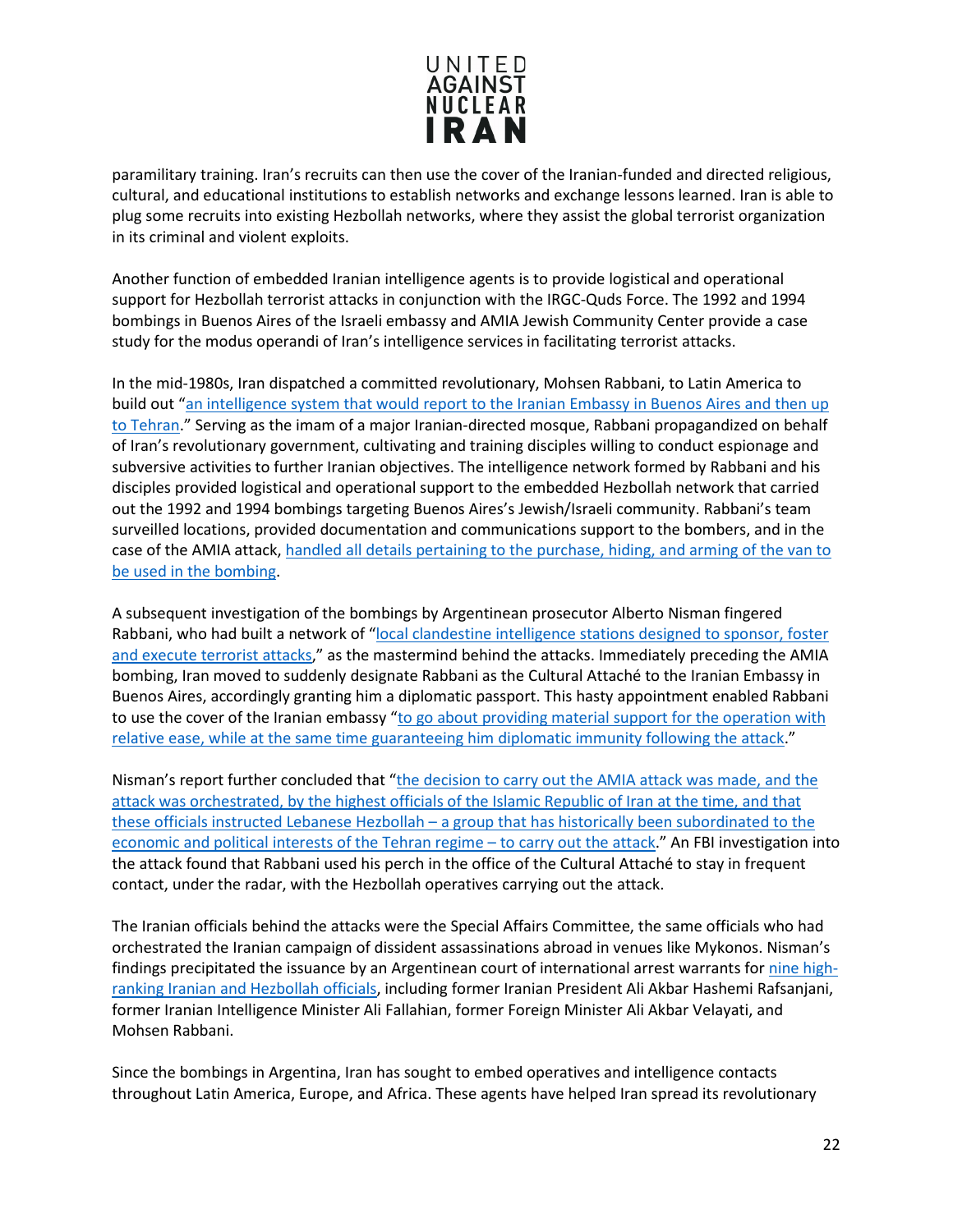

ideology around the world and facilitated terror attacks at the regime's behest. Between 2011 and 2013, the IRGC-QF and Hezbollah attempted more than 30 attacks on foreign soil, often with assistance from the MOI. Among the targets were American, Saudi, and Israeli interests in the U.S., Thailand, India, Nigeria, Kenya, Bulgaria, and Cyprus. Iranian intelligence operatives or foreign recruits under their command were involved in the scouting of targets and material provision of funds and weaponry/explosives to facilitate the attacks, many of which were thwarted by local authorities.

In October 2011, U.S. agents [disrupted](http://www.justice.gov/opa/pr/2011/October/11-ag-1339.html) an [assassination plot](http://i2.cdn.turner.com/cnn/2011/images/10/11/complaint.amended.pdf) allegedly directed by the Iranian government targeting Saudi Arabia's then-ambassador to Washington, Adel al-Jubeir. The FBI's investigation into the plot (code named Operation Red Coalition) [discovered](http://www.washingtoninstitute.org/policy-analysis/view/tehrans-unlikely-assassins) that Mansoor Arbabsiar, a dual U.S.-Iranian citizen, and Gholam Shakuri, an IRGC-QF commander, were planning to kill al-Jubeir with a bomb at a restaurant. They also planned to subsequently bomb both the Saudi and Israeli embassies in Washington D.C. and were also considering carrying out attacks in Buenos Aires. Arbabsiar was [arrested](http://www.businessweek.com/news/2011-10-11/arbabsiar-held-without-bail-in-alleged-plot-to-kill-envoy.html) on September 29, 2011 at JFK International Airport, [confessing](http://www.justice.gov/opa/pr/2011/October/11-ag-1339.html) to the plot and receiving a 25-year prison [sentence,](http://www.cnn.com/2012/10/17/justice/new-york-saudi-assassination-plot/index.html) while Shakuri remains uncaptured.

Similar plots continue to this day. Iran is [increasingly engaged in espionage activities o](http://www.dw.com/en/iran-suspected-of-increasing-espionage-in-germany/a-42229310)n German individuals, for instance. In March 2017, it was reported that the Quds Force intelligence agents in Germany hired a Pakistani student known as Syed Mustafa H. to gather information on pro-Israeli individuals and institutions. The student was asked to surveil former MP Reinhold Robbe, who previously headed the German-Israeli parliamentary group and served as President of the German-Israeli Society. Security authorities suspect that information was gathered for potential retaliatory measures against Israel-friendly individuals in case Israel launched air strikes on Iranian nuclear facilities. Following this incident, police conducted [a series of raids](https://www.rferl.org/a/iran-germany-espionage-searches-quds-force/28978796.html) linked to 10 other Iranian spy suspects, but no arrests were made.

In early July, 2018, authorities in France, Belgium, and German[y thwarted a planned Iranian terror attack](https://www.express.co.uk/news/world/982682/terror-attack-Iran-bomb-plot-Free-Iran-rally-Paris-NCRI-diplomat-arrested) targeting the Paris convention of the National Council of Resistance in Iran, the political wing of the MEK. Two Iranian suspects were intercepted in Belgium carrying 500 grams of explosives to the convention. An Iranian diplomat, Assadollah Assadi, – believed to be the MOI station chief in Vienna – was arrested in Germany on suspicion of having contacts with the would-be bombers. The foiled plot bore many of the hallmarks of previous Iran-backed terror plots, including an intelligence official using the diplomatic cover of an Iranian embassy to coordinate the attack. In February 2021, Assadi and his co-conspirators were [convicted](https://www.bbc.com/news/world-europe-55931633) in a Belgian court for their roles in the plot and given sentences ranging from 15-20 years.

In August 2018, U.S. federal authorities arrested two individuals[, Ahmadreza Mohammadi Doostdar and](https://www.justice.gov/opa/press-release/file/1088521/download?utm_medium=email&utm_source=govdelivery)  [Majid Ghorbani,](https://www.justice.gov/opa/press-release/file/1088521/download?utm_medium=email&utm_source=govdelivery) for acting as agents of the Government of Iran, violating U.S. sanctions, and conspiracy. According to the arrest affadivit, Doostdar, a dual U.S.-Iranian national, and Ghorbani, an Iranian national with permanent U.S. residency, acted on behalf of the Iranian government "in order to conduct covert surveillance on and to collect information from and about the Mohahedin-e Khalq (MEK) and Israeli/Jewish groups, and to provide this information back to the Government of Iran for the purpose of enabling the Government of Iran to target these groups." The affidavit detailed the intelligence tradecraft methods employed by the alleged Iranian agents to conceal their activities and detect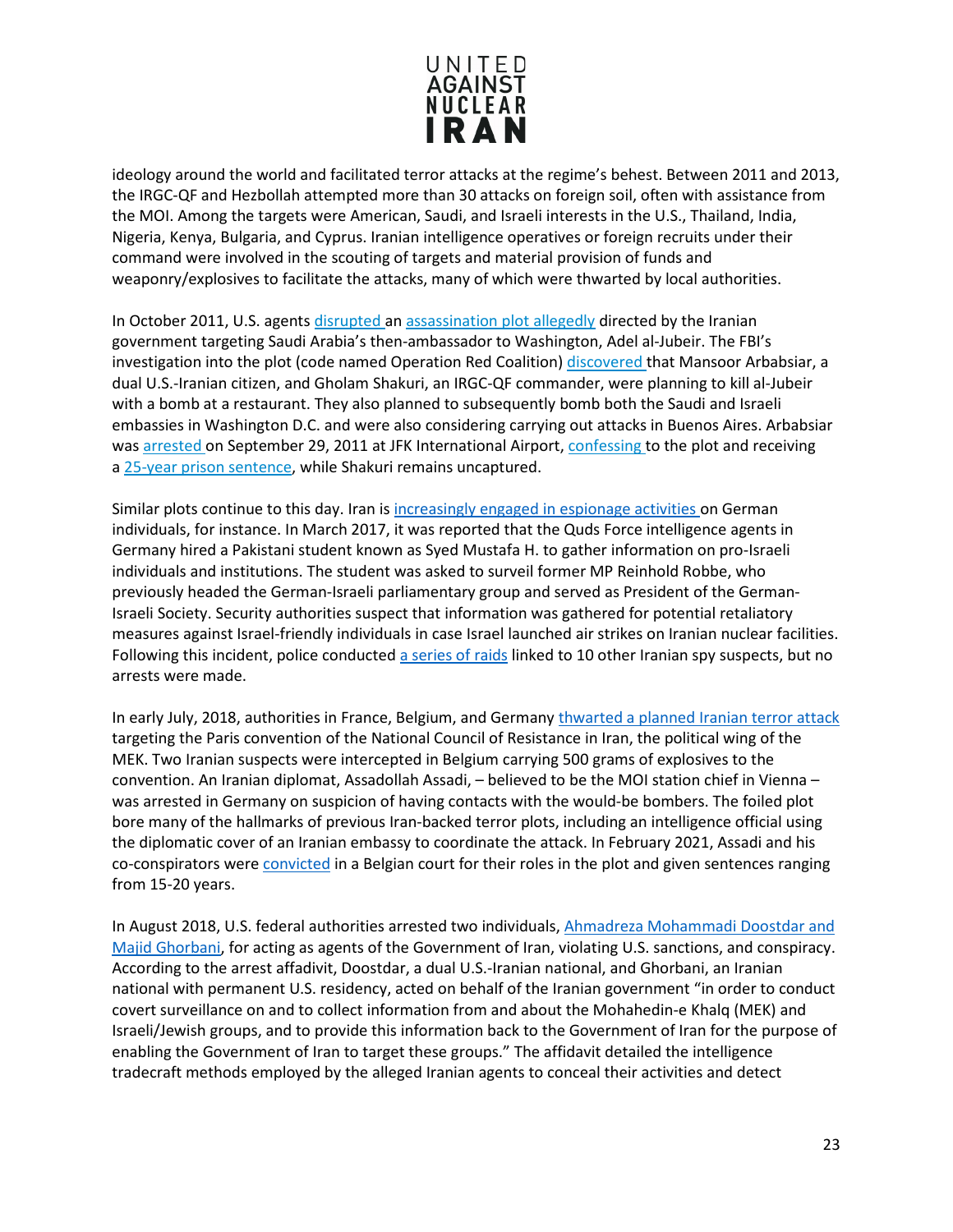

countersurveillance. Prosecutors allege that Doostdar paid Ghorbani \$2000 for photographs he took at pro-MEK demonstrations in 2017.

In October 2018, Denmark's intelligence service Politiets Efterretningstjeneste (PET) accused an "Iranian [intelligence agency"](https://www.bbc.com/news/world-europe-46043404) of plotting to assassinate an exiled leader of an Iranian-Arab separatist group on Danish soil in the previous month. The plot was apparently intended as retaliation for a September 22 attack on an Iranian military parade in southwest Iran. The target, however, has denied his group's involvement in that attack and a different Arab separatist movement has claimed credit. According to Danish and Swedish police, a Norwegian man of Iranian descent was seen in late September taking photographs of the Arab dissident's residence with the intent of passing on ["the information to an](https://www.nytimes.com/2018/11/01/world/europe/denmark-assassination-iran.html)  [Iranian intelligence service with a view to the information forming part of the plans to assassinate the](https://www.nytimes.com/2018/11/01/world/europe/denmark-assassination-iran.html)  [leader.](https://www.nytimes.com/2018/11/01/world/europe/denmark-assassination-iran.html)" The Iranian agent was arrested in Sweden on October 21.

In November 2019, an Iranian dissident, Masoud Molavi Vardanjani, was shot [dead](https://www.reuters.com/article/us-turkey-iran-killing-usa/us-believes-iran-was-directly-involved-in-killing-of-iranian-dissident-in-turkey-idUSKBN21K027) in Istanbul, Turkey. According to Turkish authorities, Vardanjani had previously worked in cyber security for the Iranian Defense Ministry, but while living in Turkey had launched a campaign to expose financial and moral corruption of senior regime officials. In March 2020, Turkish officials [alleged](https://www.nytimes.com/reuters/2020/03/27/world/middleeast/27reuters-turkey-iran-killing-exclusive.html) - based on the testimonies of the suspected gunman and other Turks and Iranians detained in connection to the plot – that the killing was carried out at the direction of two Iranian intelligence officers with diplomatic passports at the Iranian consulate in Istanbul. A senior U.S. official concurred with Turkey's findings, tellin[g Reuters,](https://www.reuters.com/article/us-turkey-iran-killing-usa/us-believes-iran-was-directly-involved-in-killing-of-iranian-dissident-in-turkey-idUSKBN21K027) "Given Iran's history of targeted assassinations of Iranian dissidents and the methods used in Turkey, the United States government believes that Iran's Ministry of Intelligence and Security (MOIS) was directly involved in Vardanjani's killing."

In March 2020, Afghanistan [reportedly](https://www.outlookindia.com/newsscroll/afghan-govt-expels-2-iranian-diplomats-report/1773918) expelled two Iranian diplomats for their suspected involvement in intelligence activities on behalf of the Iranian government. One of the diplomats served as the cultural attaché at the Iranian embassy in Kabul and the other was allegedly an influential member of the IRGC Quds Force.

In June 2020, a former Iranian judge, Gholamreza Mansouri, who was awaiting extradition back to Iran, was found [dead](https://en.radiofarda.com/a/who-benefits-from-the-death-of-fugitive-iran-judge/30681467.html) at a hotel in Romania. Mansouri, who was notorious for the jailing of journalists, had been implicated in a corruption case in Iran. While investigations are ongoing, [indications](https://english.alarabiya.net/en/News/middle-east/2020/06/20/Senior-Iran-official-refers-to-ex-judge-Mansouri-s-death-in-Romania-as-murder-) of foul play have emerged in Tehran. The Secretary of Iran's Expediency Council Mohsen Rezaei [dubbed](https://english.alarabiya.net/en/News/middle-east/2020/06/20/Senior-Iran-official-refers-to-ex-judge-Mansouri-s-death-in-Romania-as-murder-) his death a "murder" and the editor-in-chief of Mashregh News, which is close to the IRGC, proclaimed "As of today, Romania is a point of strategic depth [for Iran]." A day later, there was an [attempted](https://www.kurdistan24.net/en/news/adaaa1df-6511-43c2-924b-46cfc2f717e3) assassination on a Kurdish Iranian dissident, Sadegh Zarza, in the Netherlands. The Dutch government in the past has accused Iran of hiring criminal gangs to target dissidents inside the country.

In August 2020, the domestic intelligence service for the German state of Saarland [alleged](https://www.jpost.com/middle-east/iran-news/more-german-intel-confirms-iran-seeks-tech-for-weapons-of-mass-destruction-640243) that Iran had undertaken illicit procurement efforts for weapons of mass destruction and their delivery systems, presumably referring to ballistic missiles, in Germany during the previous year. The agency's report detailed how countries like Iran embed intelligence staff within Germany through official (embassies and consulates) and semi-official (news agencies, airline offices) channels. According to the report, "The intelligence staff there, supposedly working as diplomats or journalists, conduct open or covert information gathering themselves or provide support in intelligence operations that are carried out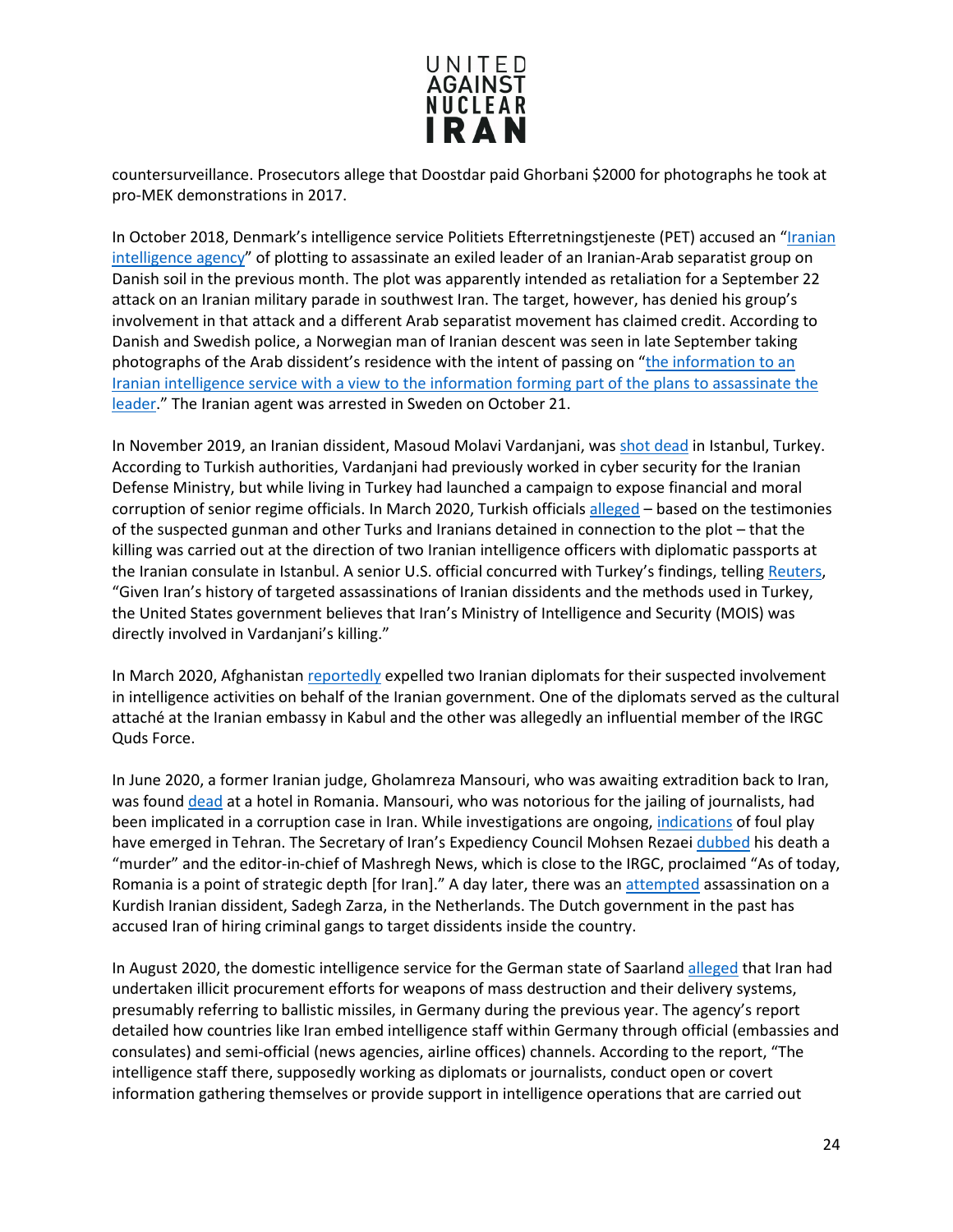

directly by the headquarters of the intelligence services in their home countries. … The focus of their respective procurement activities is based on current political requirements or economic priorities."

The Saarland report followed a June 202[0 report](https://www.foxnews.com/world/iran-weapons-mass-destruction-germany) from the domestic intelligence agency for the German state of Baden-Württemberg that also alleged Iran was undertaking illicit weapon of mass destruction procurement activities in Germany. The report from the heavily industrialized state noted that German companies should be wary of Iranian front companies seeking to circumvent export controls by obtaining dual use materials and bringing them to bypass countries, such as the United Arab Emirates, Turkey, and China, with the ultimate destination being Iran.

In September 2020, U.S. intelligence reports [alleged](https://www.politico.com/news/2020/09/13/iran-south-africa-ambassador-assassination-plot-413831) that Iran is plotting to assassinate the American ambassador to South Africa in retaliation for the January U.S. drone strike that killed IRGC Quds Force commander Qassem Soleimani in Iraq. According to a U.S. government official, Iran's embassy in Pretoria is involved in the plot which first came to light in the spring. Intelligence about the threat to the ambassador has reportedly become more specific in recent weeks.

Iran has [reportedly](https://www.aljazeera.com/news/2015/02/spy-cables-south-africa-spies-iran-operations-guardian-ssa-tehran-undercover-carpet--150219184023503.html) cultivated an extensive network of spies in South Africa in recent years, embedding agents through Iran's diplomatic channels in the country as well as covers including Iran Air, the Islamic Republic of Iran Broadcasting and the Islamic Republic of Iran Shipping Lines. Iran's intelligence activities in the country have included seeking workarounds for international sanctions targeting Tehran, illicit procurement attempts to acquire proscribed missile components through the use of front companies, and establishing confirmed links to terrorist and extremist organizations. According to an assessment by South Africa's State Security Agency, Iran's general modus operandi is to use the cover of diplomacy to send and store arms in Iranian embassies and diplomatic missions, recruit among local populations to establish Hezbollah or terrorist cells, and then train these cells to carry out terrorist plots or assassinations, giving Iran a degree of plausible deniability as to its involvement.

In November 2020, Israel was behind the [assassination](https://www.cnn.com/2020/12/02/politics/iran-scientist-israel-assassination-us/index.html) of Iran's leading nuclear scientist, Mohsen Fakhrizadeh, according to a U.S. official. The operation represented a monumental intelligence failure for Iran, and has led to the MOI and IRGC-IO [casting blame](https://www.thedailybeast.com/iran-cant-get-its-story-straight-on-assassination-of-top-nuclear-scientist-mohsen-fakhrizadeh) on each other for the lapse. In the time since, Iran's intelligence services have sought to retaliate through a number of plots targeting Israeli tourists, diplomats, and businessmen abroad.

In January 2021, Indian authorities [alleged](https://www.timesofisrael.com/india-said-to-blame-irans-quds-force-for-blast-outside-israeli-embassy/) that the IRGC-Quds Force helped a local Shi'a terror cell carry out a bombing outside the Israeli embassy in New Delhi. The cell, calling itself "Indian Hezbollah," left a handwritten note near the scene vowing to avenge the killings of Qassem Soleimani and Mohsen Fakhrizadeh.

In September 2021, Cypriot authorities thwarted a plot, which Israel [alleges](https://www.timesofisrael.com/azerbaijani-hitman-said-at-center-of-iran-plot-to-attack-israelis-in-cyprus/) was orchestrated by Iran, involving an Azerbaijani hitman. The hitman had repeatedly staked out an office complex where many Israelis worked, and was captured with a gun and silencer on him [immediately before he was about to](https://apnews.com/article/middle-east-israel-europe-cyprus-846369957ffceed041d95620ea056e5a)  [carry out his killings.](https://apnews.com/article/middle-east-israel-europe-cyprus-846369957ffceed041d95620ea056e5a)

There has also been an uptick in Iran threat reporting in Colombia. In November 2021, Colombian media [reported](https://www.haaretz.com/israel-news/israel-extracts-ex-intel-official-from-colombia-amid-hezbollah-threats-report-says-1.10385649) that Israel had evacuated a former intelligence official and diplomat who had recently opened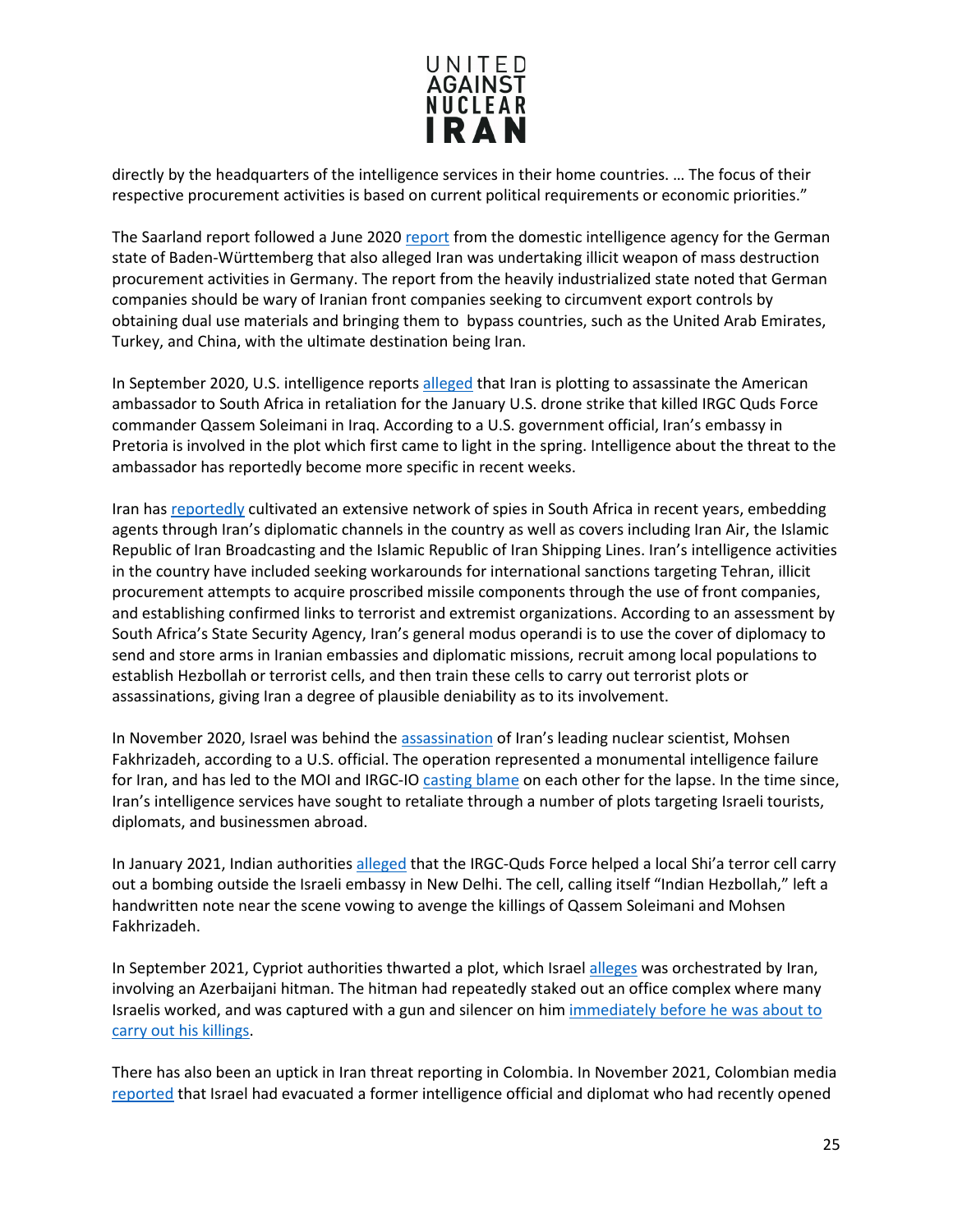

a surveillance technology company in Bogota from the country because he was being surveilled by Hezbollah operatives. According to the Mossad, Hezbollah was seeking to assassinate the former Israeli intelligence official, as well as U.S. diplomats stationed in Bogota. Colombia's defense minister additionally [revealed](https://www.jpost.com/international/two-hezbollah-members-arrested-in-colombia-says-defense-minister-685000https:/www.jpost.com/international/two-hezbollah-members-arrested-in-colombia-says-defense-minister-685000) that Colombia expelled two Hezbollah operatives two months prior who were planning a "criminal act" in the country. The increased Hezbollah activity in Colombia has raised concerns about the group using neighboring Venezuela as a haven to plot terrorist attacks and establish connections to other terrorist and criminal networks. There were additional [reports](https://www.algemeiner.com/2021/10/04/another-iranian-foreign-assassination-campaign-emerges-in-colombia/) in June 2021 that Colombia's intelligence agency issued a security alert that two Israeli businessmen were targets of an assassination attempt by a senior Quds Force operative Rahmat Asadi. It remains unclear if there was overlap between the Hezbollah and the Quds Force plots.

Also, in November 2021, an Israeli television networ[k reported](https://www.timesofisrael.com/iranian-plot-to-attack-israelis-jews-said-foiled-in-africa/) that local intelligence authorities in unspecified African countries arrested five individuals who were reportedly planning to attack Israeli targets in Africa. The five suspects reportedly were recruited by the IRGC-Quds Force and given training and unspecified materials in Lebanon before being dispatched to Africa, where they were instructed to pose as religious students and find Israeli interests to attack. The suspects reportedly had traveled to Ghana, Senegal, and Tanzania before their capture. This followe[d reports](https://www.nytimes.com/2021/02/15/world/africa/iran-ethiopia-plot.html) earlier in 2021 of Ethiopian authorities thwarting an Iranian intelligence cell that was plotting attacks on Emirati diplomatic facilities in Addis Ababa and Sudan. Likewise, in February 2022, Turkish authorities [implicated](https://www.haaretz.com/israel-news/turkey-foils-plot-to-assassinate-israeli-businessman-report-says-1.10606304) Iran in a plot to assassinate Yair Geller, an Israeli and Turkish citizen, and businessman, in retaliation for killing Iran's former Deputy Defense Minister Mohsen Fakhrizadeh.

Separately, Iran continues to eye assassination operations on the U.S. homeland to avenge the death of Soleimani. In March 2022, U.S. medi[a reports](https://www.cbsnews.com/news/iran-threats-pompeo-nuclear-deal/) suggested that former U.S. Secretary of State Mike Pompeo, former U.S. National Security Advisor [John Bolton,](https://www.washingtonexaminer.com/restoring-america/courage-strength-optimism/iran-plotting-assassination-of-john-bolton-others-even-while-biden-negotiates-nuclear-deal) and former U.S. Special Representative for Iran Brian Hook have all received federal protection because of "serious and credible threats" to their lives from Iran. According to CBS News, Pompeo's security detail "rivals one that is typical for a current cabinet member" and that on at least three occasions, a specific threat required security for Hook, most recently in November 2021. Such threat assessments are consistent with the U.S. intelligence community's finding from the Worldwide Threat Assessment of 2022 that Ira[n remains](https://docs.house.gov/meetings/IG/IG00/20220308/114469/HHRG-117-IG00-Wstate-HainesA-20220308.pdf) interested in developing networks inside the United States—an objective that it has pursued for more than a decade.

Iran has also stepped up its targeting of Israelis in the aftermath of a string of mysterious deaths inside Iran in May and June 2022, including the deputy commander of the Quds Force's Unit 840 Hassan [Sayyad Khodaei.](https://www.unitedagainstnucleariran.com/blog/who-was-col-hassan-sayyad-khodaei) Khodaei reportedly was responsible for terrorist plots against Israelis in New Delhi and Thailand in 2012, and more recent incidents directed at Israeli diplomats in Turkey, an American general in Germany, and a French intellectual. As Iran has experienced multiple attacks at home, Turkey has [emerged](https://www.reuters.com/world/middle-east/israel-urges-its-citizens-istanbul-leave-heightening-travel-warning-2022-06-13/) as a central launchpad for its attempted attacks and kidnappings of Israelis to restore deterrence. Iran has not only been aiming to strike at diplomats and businessmen in Turkey, but also at tourists. In June 2022, Israel's Foreign Ministry took the unusual step o[f asking](https://www.reuters.com/world/middle-east/israel-urges-its-citizens-istanbul-leave-heightening-travel-warning-2022-06-13/) Israelis to cancel flights to Turkey and return home immediately due to an imminent threat. As Israel's foreign minister warned, "these terrorists are aimed at vacationing Israelis. They are selecting, in a random but deliberate manner, Israeli citizens with a view to kidnapping or murdering them."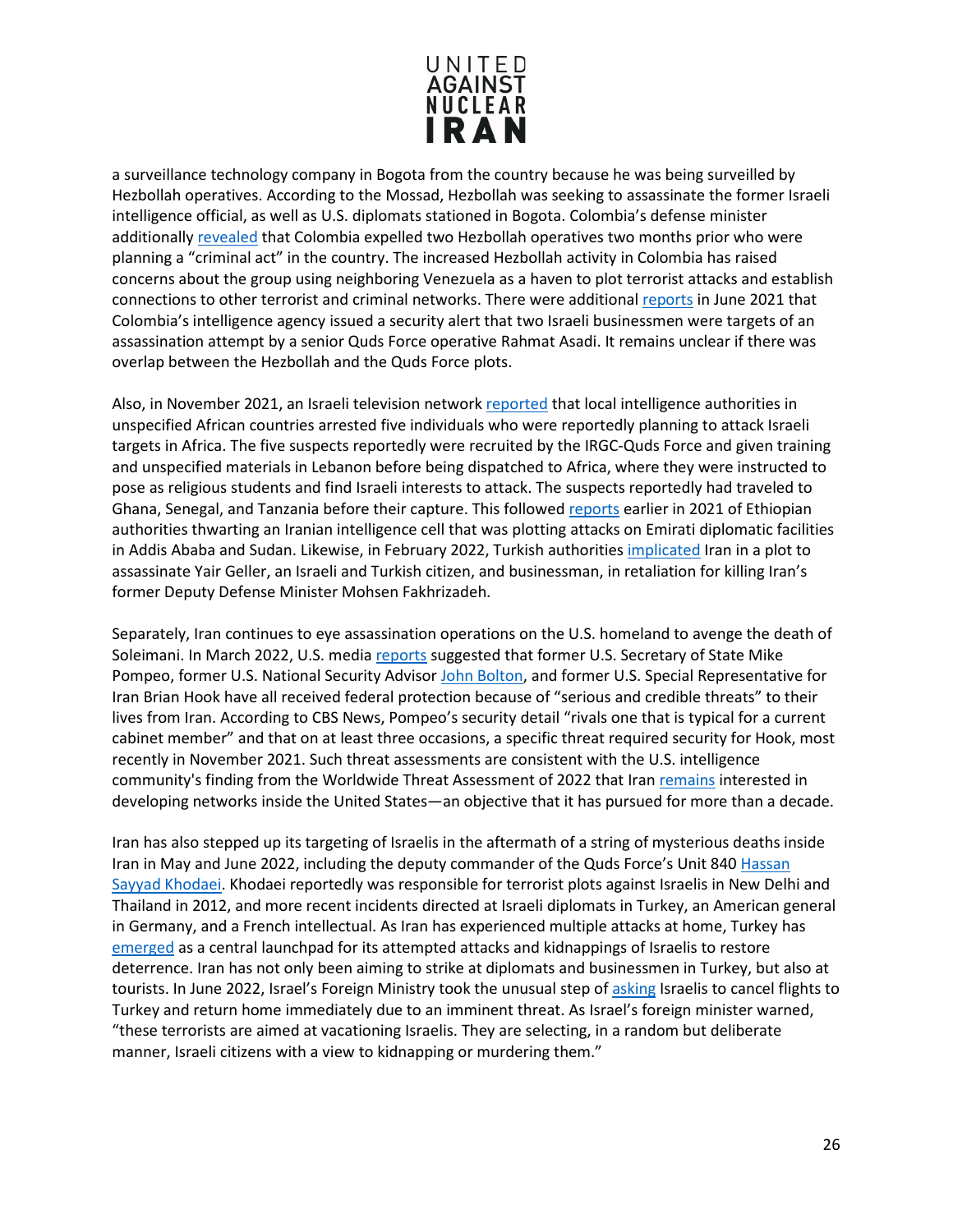

<span id="page-26-0"></span>The Cyber Threat*:* In 2010, over 15 Iranian nuclear facilities were targeted by the Stuxnet computer virus, a worm [jointly developed by the U.S. and Israel](https://www.businessinsider.com/stuxnet-was-far-more-dangerous-than-previous-thought-2013-11) that destroyed nearly 1000 centrifuges. The attack exposed the weakness of Iran's cyber defenses, leading Iran to rapidly seek the advancement of offensive and defensive cyber capabilities. By 2011, Iran created a ["cyber command"](http://www.ukdf.org.uk/assets/downloads/RS84CIraninsights-Iran%E2%80%99sintelligenceandsecurityapparatusx.pdf) to combat threats and conduct retaliatory operations. Since that time, Iran has "become increasingly adept at conducting cyber espionage and disruptive attacks against opponents at home and abroad," according to a Carnegie Endowment [report](https://carnegieendowment.org/2018/01/04/iran-s-cyber-threat-espionage-sabotage-and-revenge-pub-75134) on the Iranian cyber threat. The 2018 Worldwide Threat Assessment of the U.S. Intelligence Community [concluded](https://www.dni.gov/files/documents/Newsroom/Testimonies/2018-ATA---Unclassified-SSCI.pdf) that Iran "will continue working to penetrate US and Allied networks for espionage and to position itself for potential future cyber attacks."

Iran has carried out cyber attacks against the U.S. on several occasions. In May 2016, the U.S. Justice Department announced indictments agains[t seven Iranian cyber specialists linked to the Iranian](https://www.nbcnews.com/news/us-news/iranians-charged-hacking-attacks-u-s-banks-dam-n544801)  [government and Islamic Revolutionary Guard Corps \(IRGC\)](https://www.nbcnews.com/news/us-news/iranians-charged-hacking-attacks-u-s-banks-dam-n544801) for cyber attacks against U.S. banks and a New York dam. The men were accused of carrying out distributed denial of service attacks–in which they hacked into bank servers and clogged it with data, preventing legitimate traffic–against 46 U.S. financial institutions, and attempting to hack into the control system of a New York dam between 2011 and 2013. In 2014, Iranian "hacktivists" carried out a data deletion attack against the network of a Las Vegas casino [owned by Sheldon](https://www.bloomberg.com/news/articles/2014-12-11/iranian-hackers-hit-sheldon-adelsons-sands-casino-in-las-vegas) Adelson, an outspoken opponent of Iran's nuclear program. The scope and sophistication of the attack indicated knowledge by the Iranian government, given the regime's strict controls over internet usage. In March 2018, federal prosecutors unsealed indictments against nine Iranians accused of carrying out cyber attacks on behalf of the IRGC who stole data for financial gain [from](https://www.wsj.com/articles/u-s-charges-nine-iranians-with-cyber-attack-campaign-1521815253) "144 American universities, 36 American companies and five American government agencies."

In August 2018, Facebook and Twitte[r purged hundreds of Iran-based groups and accounts](https://www.nbcnews.com/news/amp/ncna902716) that appeared to be part of a coordinated, inauthentic effort linked to [Iranian state media](https://www.unitedagainstnucleariran.com/ideological-expansion/irans-media-empire) to spread political content on four different continents, including in the U.S. The unusual activity was detected by a private cybersecurity firm called FireEye, which alerted the social media companies. In [a statement,](https://www.fireeye.com/blog/threat-research/2018/08/suspected-iranian-influence-operation.html) FireEye said, "This operation is leveraging a network of inauthentic news sites and clusters of associated accounts across multiple social media platforms to promote political narratives in line with Iranian interests." The inauthentic pages sought to back Iranian foreign policy imperatives, and featured content that was pro-Iranian and pro-Palestinian, or anti-American, anti-Israeli, and anti-Saudi. Many pages reportedly promote[d Quds Day,](https://www.unitedagainstnucleariran.com/ideological-expansion/quds-day) the Iranian regime-sponsored global day of protest against Israel.

In 2019, Iran engaged in a campaign of stepped up malign activities around the region as the Trump administration's "maximum pressure" campaign increasingly took effect, harming Iran's economy. As part of its campaign, Iran also stepped up its malign cyber activities. In June 2019, the Department of Homeland Security's Cybersecurity and Infrastructure Security Agency (CISA) [warned,](https://www.dhs.gov/news/2019/06/22/cisa-statement-iranian-cybersecurity-threats) "CISA is aware of a recent rise in malicious cyber activity directed at United States industries and government agencies by Iranian regime actors and proxies. … Iranian regime actors and proxies are increasingly using destructive 'wiper' attacks, looking to do much more than just steal data and money. These efforts are often enabled through common tactics like spear phishing, password spraying, and credential stuffing."

In July 2019, U.S. Cyber Command [tweeted](https://www.defenseone.com/technology/2019/07/suspected-iranian-cyber-attacks-show-no-sign-slowing/158213/) that they discovered active misuse of a bug in Microsoft Outlook. FireEye traced the activity to a threat group called APT33, which is allegedly working at the behest of the Iranian government as part of a coordinated campaign against "U.S. federal government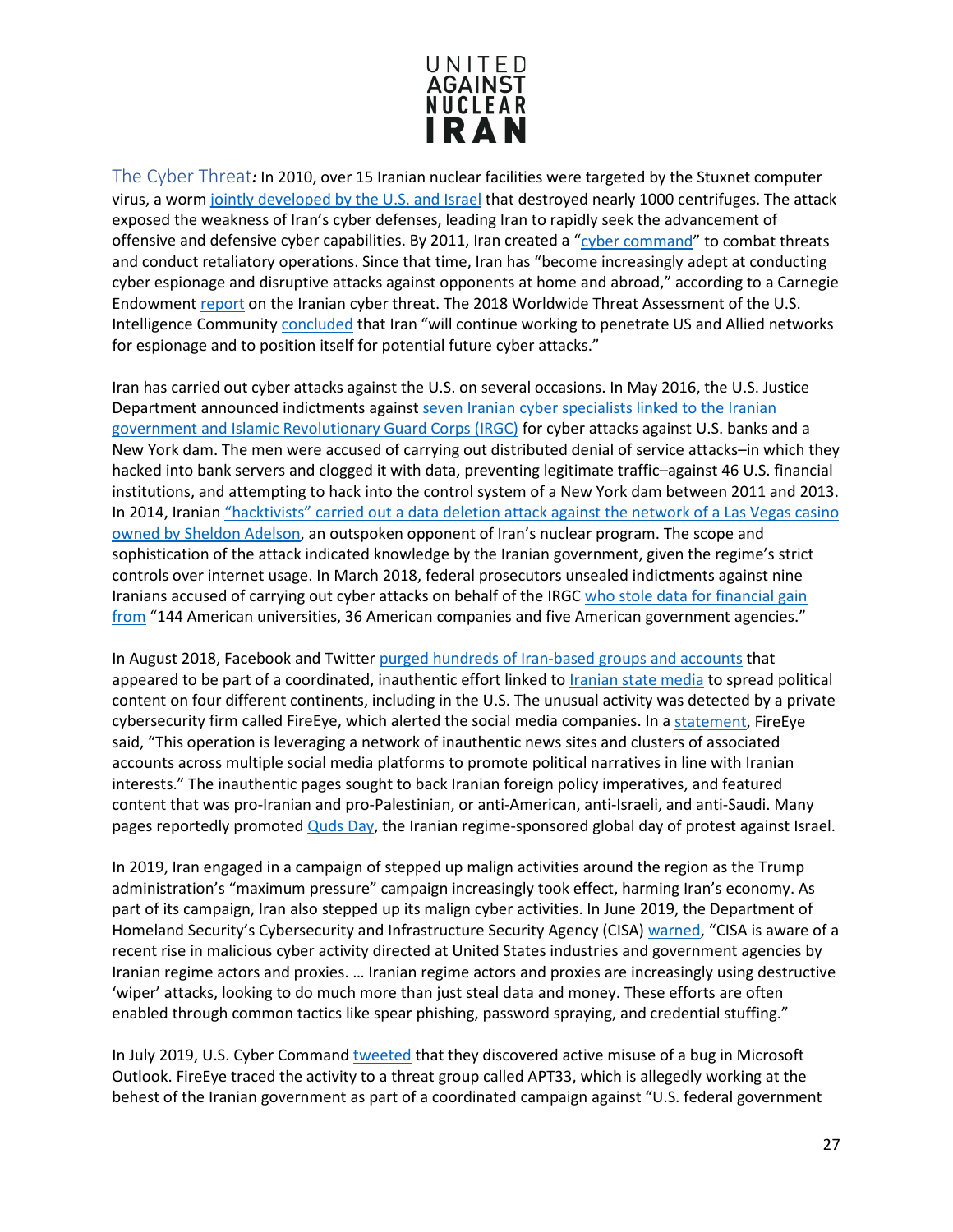

agencies and financial, retail, media, and education sectors." Following the January 2020 drone strike that killed IRGC Quds Force commander Qassem Soleimani, Iran-based [attempts to hack U.S. federal,](https://www.cnn.com/2020/01/08/tech/iran-hackers-soleimani/index.html)  [state and local government websites](https://www.cnn.com/2020/01/08/tech/iran-hackers-soleimani/index.html) jumped 50% and nearly tripled worldwide.

Iran has turned its cyber capabilities against U.S. allies as well. In 2012 and then again in late 2016 and early 2017, Iranian-origin malware called **Shamoon** targeted the Saudi Arabian government and private sector. The 2012 attack damaged or destroyed nearly 30,000 computers belonging to the Saudi state oil company, Aramco, and the latest attacks deleted data on dozens of public and private computer networks. In July 2018, Germany's domestic intelligence service found that Iranian cyber attacks targeting ["the German government, dissidents, human rights organizations, research centers and the](https://www.reuters.com/article/us-germany-espionage-cyber/irans-growing-cyber-capabilities-pose-danger-german-spy-agency-idUSKBN1KE0X3)  [aerospace, defense and petrochemical industries"](https://www.reuters.com/article/us-germany-espionage-cyber/irans-growing-cyber-capabilities-pose-danger-german-spy-agency-idUSKBN1KE0X3) have been growing since 2014. The efficacy of the Iranian cyber attacks on Germany led the report's authors to conclude that the operations are initiated and guided by intelligence agencies.

In March 2020, Reuters [revealed](https://www.reuters.com/article/us-health-coronavirus-cyber-iran-exclusi/exclusive-hackers-linked-to-iran-target-who-staff-emails-during-coronavirus-sources-idUSKBN21K1RC) hackers linked to Iran's government had attempted to infiltrate the personal email accounts of staff members of the World Health Organization during the coronavirus pandemic. The same report indicated that suc[h operations](https://www.reuters.com/article/us-health-coronavirus-cyber-iran-exclusi/exclusive-hackers-linked-to-iran-target-who-staff-emails-during-coronavirus-sources-idUSKBN21K1RC) in the past have been characterized by experts as intelligence-gathering exercises.

In July 2021, cyber-security firm Proofpoint [reported](https://www.middleeasteye.net/news/uk-iran-hackers-posed-academics-cyber-espionage) that the IRGC-linked hacking collective, Charming Kitten, had conducted a sophisticated spearphishing campaign that involved spoofing the website and impersonating staff of a British university in order to trick U.S. and U.K. based Middle East scholars and experts into registering for fake academic conferences, collecting personal information, including e-mail addresses and passwords, in the process. Google also [warned](https://blog.google/threat-analysis-group/countering-threats-iran/) of such cyberattacks by Charming Kitten in a threat alert issued in October 2021. UANI itself has been [targeted](https://www.unitedagainstnucleariran.com/press-releases/statement-on-recent-cyber-attacks-targeting-uani) as a part of this activity. In November 2021, the FBI [warned](https://www.cnn.com/2021/11/11/politics/fbi-iran-hacking-warning/index.html) that Iranian hackers had visited cybercriminal websites for sensitive data stolen from American and foreign organizations for future operations.

In 2022, the director of the FBI revealed that in June 2021, during the negotiations to revive the nuclear deal, Iran attempted to launch a cyberattack on Boston Children's Hospital. He [called](https://finance.yahoo.com/news/iranian-backed-hackers-targeted-boston-143706202.html) it the most "despicable" attacks he had ever seen.

While Iran's cyber capabilities do not rival those of the U.S., China, Russia, or even Israel, the asymmetric nature of the cyber domain has enabled Iran to carry out some of "the most sophisticated, costly, and [consequential attacks in the history of the internet."](https://carnegieendowment.org/2018/01/04/iran-s-cyber-threat-espionage-sabotage-and-revenge-pub-75134) Cyberwarfare enables Iran to mask the source of attacks, but U.S. indictments against Iranians engaged in cyber sabotage and espionage revealed operations that ["required costly infrastructure, including dedicated servers and dozens of domain](https://carnegieendowment.org/2018/01/04/iran-s-cyber-ecosystem-who-are-threat-actors-pub-75140)  [names, in addition to personnel time,](https://carnegieendowment.org/2018/01/04/iran-s-cyber-ecosystem-who-are-threat-actors-pub-75140)" indicating the involvement of Iran's intelligence services.